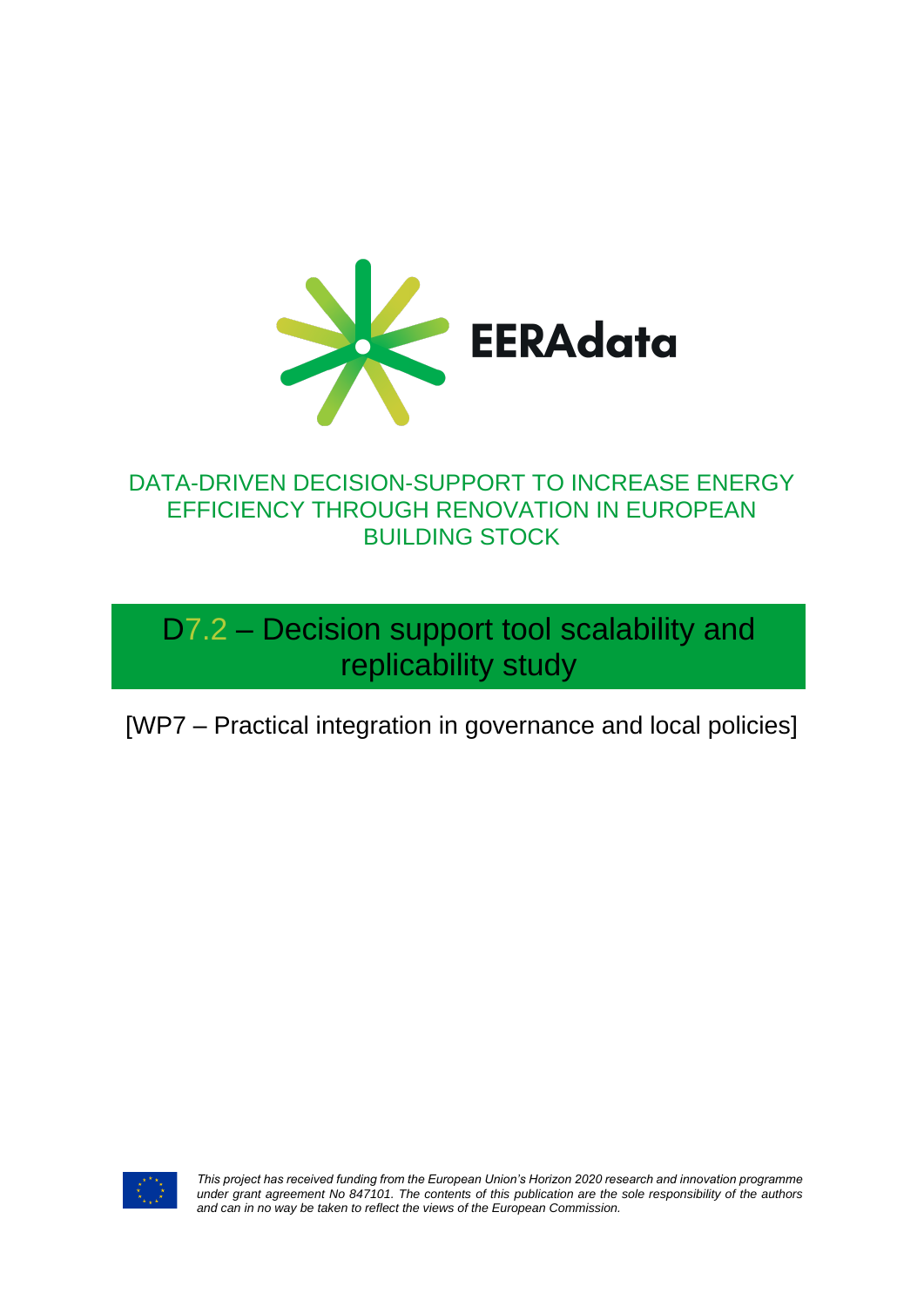

| <b>Lead Contributor</b>                                                   | Rune Korsholm Andersen and Jørn Toftum, DTU                   |  |  |
|---------------------------------------------------------------------------|---------------------------------------------------------------|--|--|
|                                                                           | rva@byg.dtu.dk                                                |  |  |
| <b>Other</b>                                                              | Sebastian Botzler and Hannes Harter, TUM                      |  |  |
| <b>Contributors</b>                                                       | Tobi Elusakin, Trilateral Research                            |  |  |
|                                                                           | Niko Natek, KSSENA                                            |  |  |
|                                                                           |                                                               |  |  |
| <b>Due Date</b>                                                           | 30.12.2020                                                    |  |  |
| <b>Delivery Date</b>                                                      | 02.02.2022                                                    |  |  |
| <b>Type</b>                                                               | Report                                                        |  |  |
| <b>Dissemination</b>                                                      | $PU = Public$                                                 |  |  |
| level<br>$PP =$ Restricted to other programme participants (including the |                                                               |  |  |
|                                                                           | <b>Commission Services)</b>                                   |  |  |
|                                                                           | $RE =$ Restricted to a group specified by the consortium      |  |  |
|                                                                           | (including the Commission Services)                           |  |  |
|                                                                           | $CO =$ Confidential, only for members of the consortium       |  |  |
|                                                                           | (including the Commission Services)                           |  |  |
|                                                                           |                                                               |  |  |
| Keywords                                                                  | Scalability, Usability, Replicability, Results, Remonstration |  |  |

#### **Imprint**

This document is issued by the consortium formed for the implementation of the EERAdata project under Grant Agreement N° 847101 by the following partners:

TUM- Technische Universität München (Germany)

TRILATERAL – Trilateral Research LTD (United Kingdom)

ITTI – ITTI SP ZOO (Poland)

DTU – Danmarks Tekniske Universitet (Denmark)

KSSENA –Zavod Energetska Agencija Za Savinjsko Salesko in Korosko (Slovenia)

COAMá – Colegio official de Arquitectos de Malaga (Spain)

AEE – Agencia Andaluza de la Energia (Spain)

COP – Kobenhavns Kommune (Denmark)

MOV– Mestna Obcina Velenje (Slovenia)

#### **Document History**

| Version          | <b>Date</b> | <b>Description</b> | <b>Reason for Change</b>                                          | <b>Distribution</b> |
|------------------|-------------|--------------------|-------------------------------------------------------------------|---------------------|
| V <sub>0.1</sub> | 02.11.2021  | Fist<br>structure  | Input needed from partners                                        | 03.11.2021          |
| V <sub>0.2</sub> | 08.12.2021  | First draft        | Integration of calculated values from all<br>modules              | 10.12.2021          |
| V <sub>0.3</sub> | 07.01.2022  | Second<br>draft    | Additional material added                                         | 07.01.2022          |
| V <sub>0.4</sub> | 24.01.2022  | Third draft        | Additional material added and adjustments of<br>calculated values | 24.01.2022          |
| V1.0             | 31.01.2022  | Final<br>Version   | Last corrections                                                  | 01.02.2022          |

#### Disclaimer

Neither TUM nor any other consortium member nor the authors will accept any liability at any time for any kind of damage or loss that might occur to anybody from referring to this document. In addition, neither the European Commission nor the Agencies (or any person acting on their behalf) can be held responsible for the use made of the information provided in this document.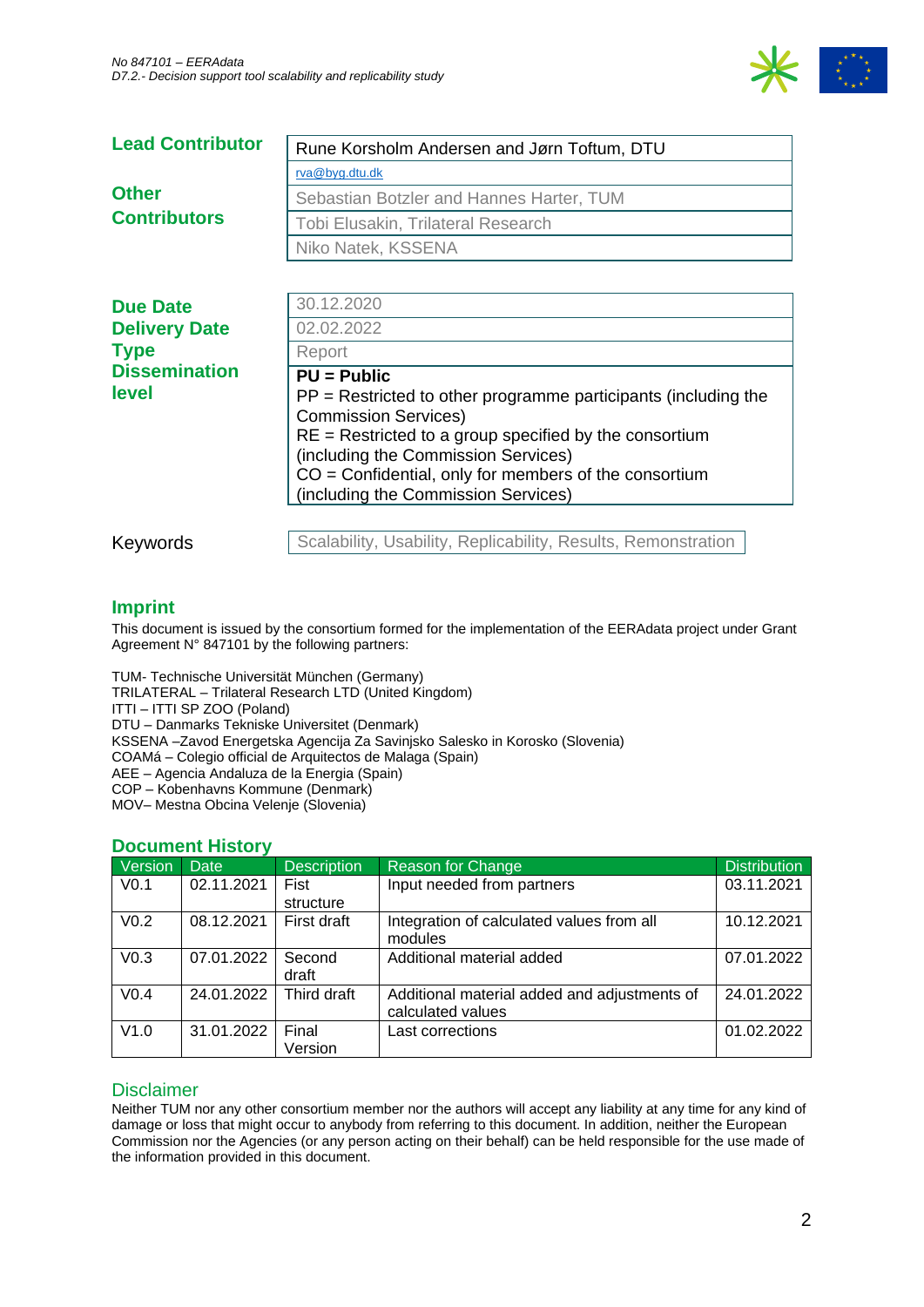

### **About the project**

The EERAdata project will develop and test a decision-support tool to help local administrations in the collection and processing of their building and demographic data towards an assessment and prioritisation of Energy Efficiency measures in planning, renovating and constructing buildings.

While EU policy assigns a primary role to Energy Efficiency (EE), the lack of a



holistic understanding of the impact of EE investments has hindered its integration in the policy-making process. Coordination between demand and supply side of energy policy is not targeted, and there is need to gather the evidence on the benefits of EE in ecological and socio-economic terms as well as on its interactions with the broader policy context and energy market.

#### **Project's goals**

The project aims to develop:

- Guidelines and roadmaps for the advancement of the clean energy transition
- Joint thematic studies and analyses reports on territorial needs and decarbonisation pathways
- A fully developed and tested decision-support tool to help local administrations in the collection and processing of their building and demographic data towards an assessment and prioritization of EE measures in planning, renovating and constructing buildings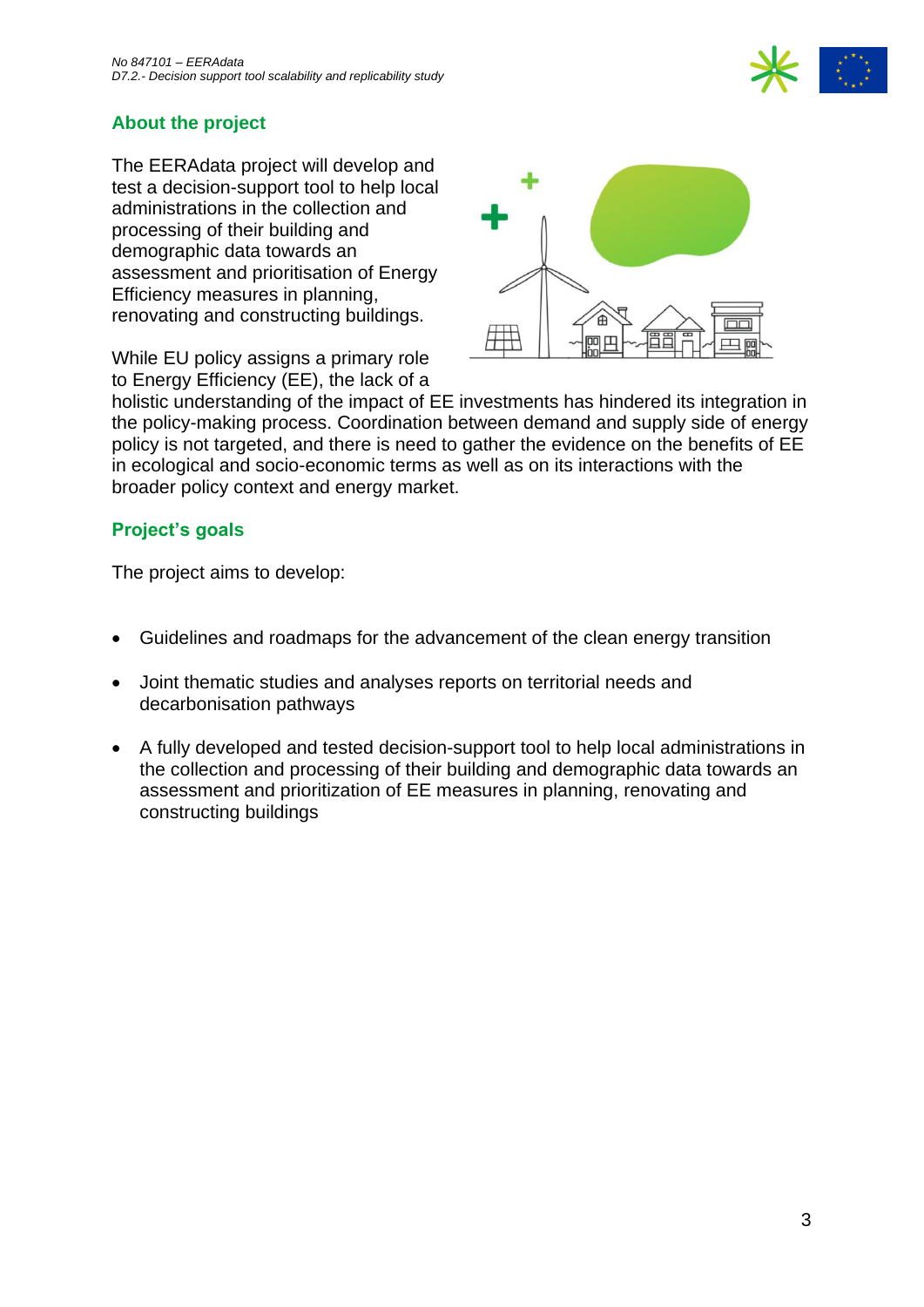

## **Abstract**

*Deliverable 7.2 demonstrates the scalability and replicability of the decision support tool (DST). Example calculations are made for the building described in D3.4. In the example, calculations are made using the same building and renovations in three different locations in different climates. It is demonstrated that the DST it highly scalable to any city in the EU (and any location, provided the required input data can be obtained).* 

*The modular structure of the DST allows for a flexible use and examples are given as to how the DST may be used by different stakeholders.*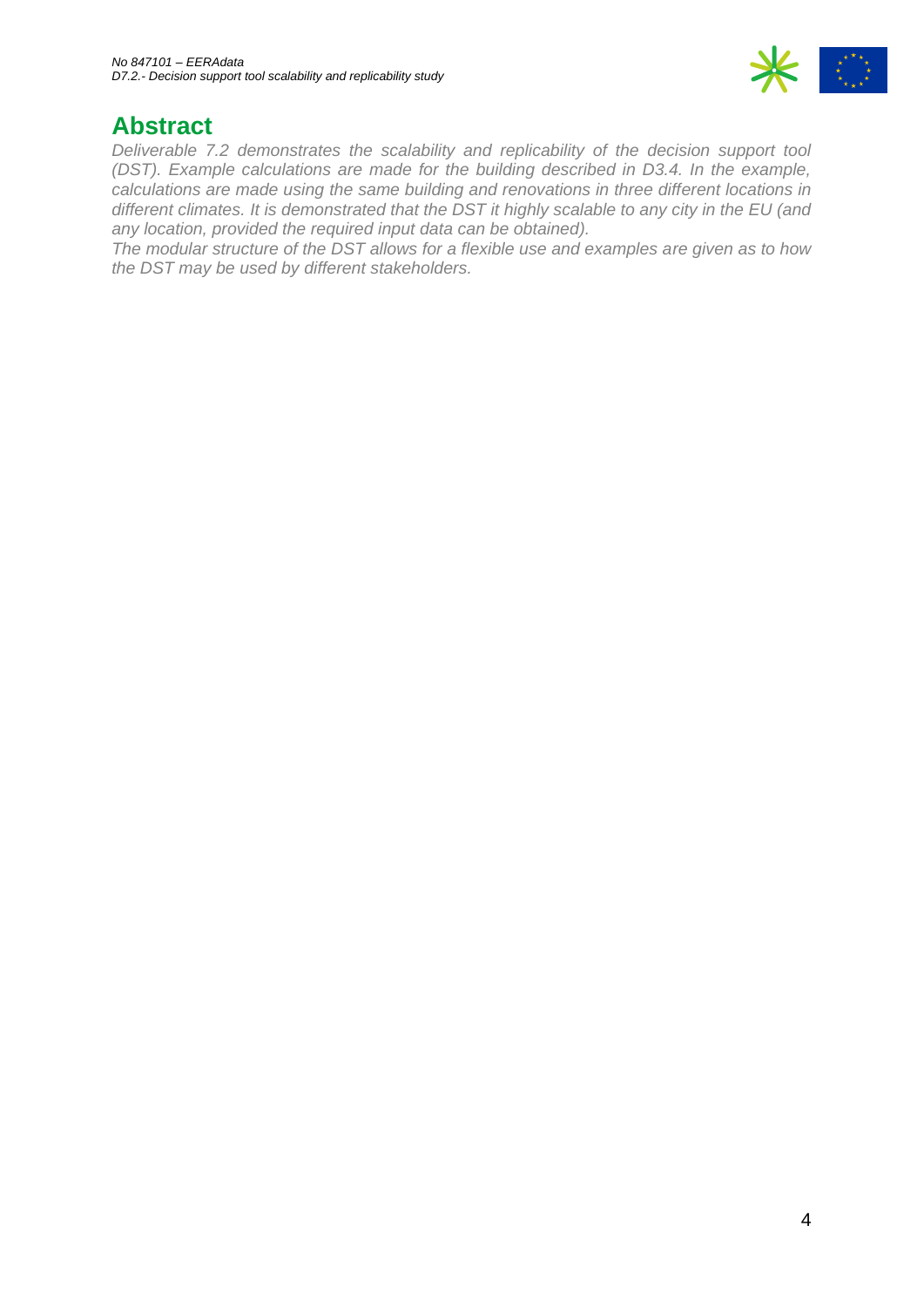

## Table of contents

| $\mathbf{1}$   |       |  |
|----------------|-------|--|
| $\overline{2}$ |       |  |
| 2.1<br>2.2     | 2.2.1 |  |
|                | 2.2.2 |  |
|                | 2.2.3 |  |
|                | 2.2.4 |  |
|                | 2.2.5 |  |
| $\overline{3}$ |       |  |
| 3.1            |       |  |
| 3.2<br>3.3     |       |  |
| 3.4            |       |  |
| $\overline{4}$ |       |  |
| $\overline{5}$ |       |  |
| 6              |       |  |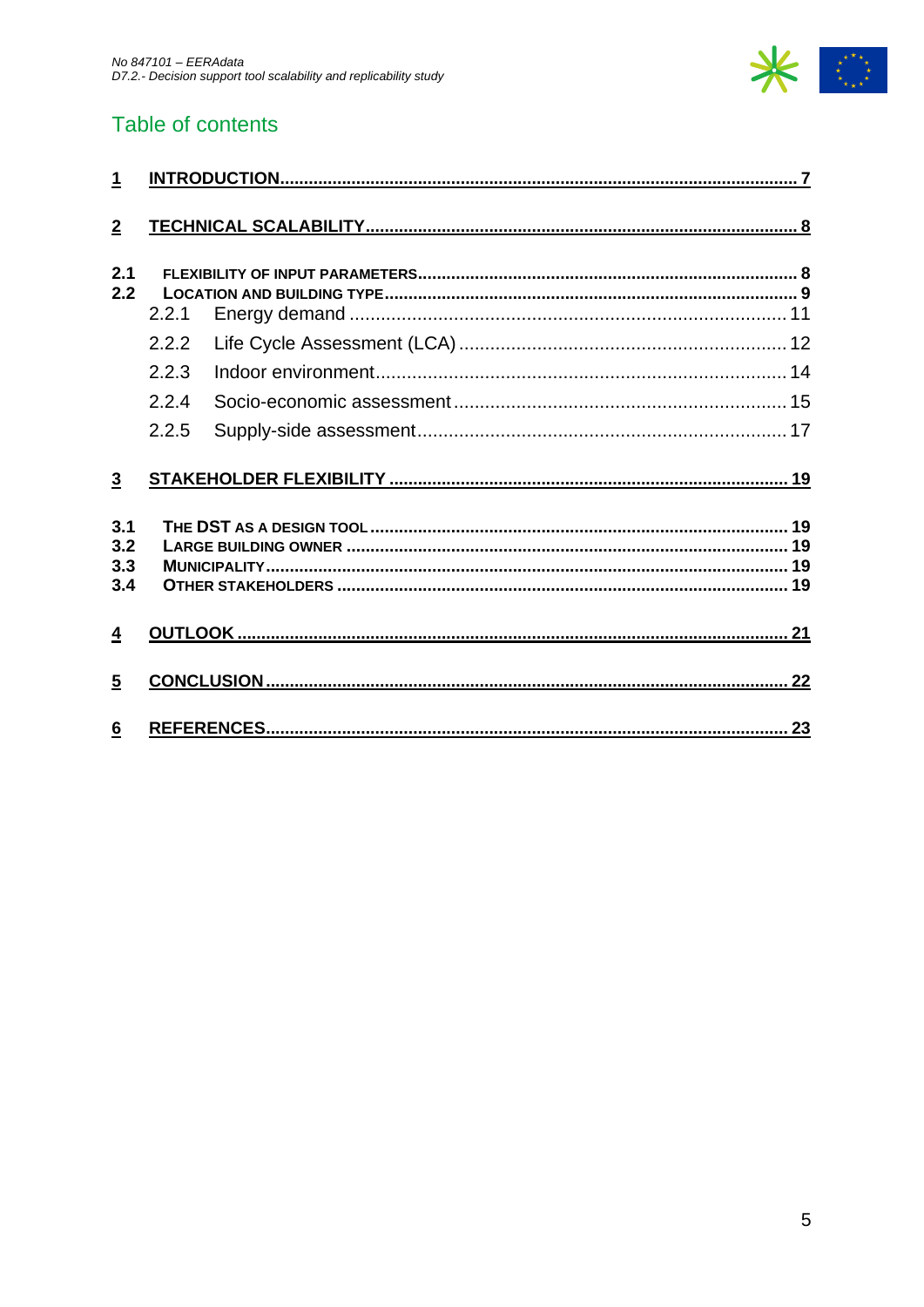

# **List of figures**

[Figure 1. Summary of the energy demand calculations.](#page-11-1)

[Figure 2. Overview of LCA results for Global Warming Potential \(GWP\)](#page-12-0)

[Figure 3. Percentage occupied time in CO](#page-13-1)<sub>2</sub> categories defined in DS/EN 16798-1 [2019.](#page-13-1)

[Figure 4. Percentage occupied time in temperature categories defined in DS/EN](#page-14-1)  [16798-1 2019.](#page-14-1)

[Figure 5. The Net present value of the benefits from the improved indoor](#page-14-2)  [environment in the three locations.](#page-14-2)

[Figure 6. Heat cost saving due to the renovation. A negative saving means that the](#page-15-0)  [expense increased as a result of the renovation.](#page-15-0)

Figure 7. Cost of CO<sup>2</sup> [emissions in the three locations.](#page-15-1)

[Figure 8. Reductions in unemployment spendings due to the renovation.](#page-16-1)

[Figure 9. Taxes returned to the public as a result of the renovation.](#page-16-2)

[Figure 10. Total and primary energy demand from the energy supply side module.](#page-17-0)

[Figure 11. Electricity demand and supply \(left\) and primary energy demand and](#page-17-1)  [supply for electricity \(right\).](#page-17-1)

## **List of tables**

[Table 1 An example of the data dictionary for renovation measure data](#page-7-2)

[Table 2. Variables that depend on the location of the building.](#page-8-1)

[Table 3. Summary of building](#page-9-0) data in the example building.

[Table 4. Summary of the renovation measures. The renovation measures were](#page-9-1)  [identical in all three locations](#page-9-1)

[Table 5. Overview definition of climatic location-specific condition](#page-10-1)

| Abbreviation | <b>Explanation</b>                            |
|--------------|-----------------------------------------------|
| <b>BIM</b>   | <b>Building Information Modelling</b>         |
| <b>DHW</b>   | <b>Domestic Hot Water</b>                     |
| <b>DST</b>   | <b>Decision Support Tool</b>                  |
| <b>EPBD</b>  | <b>Energy Performance Buildings Directive</b> |
| <b>GWP</b>   | <b>Global Warming Potential</b>               |
| <b>IEQ</b>   | <b>Indoor Environmental Quality</b>           |
| <b>LCA</b>   | Life-Cycle Assessment                         |
| <b>PPP</b>   | <b>Purchasing Power Parity</b>                |
| <b>PV</b>    | Photovoltaics                                 |

### **List of acronyms/abbreviations**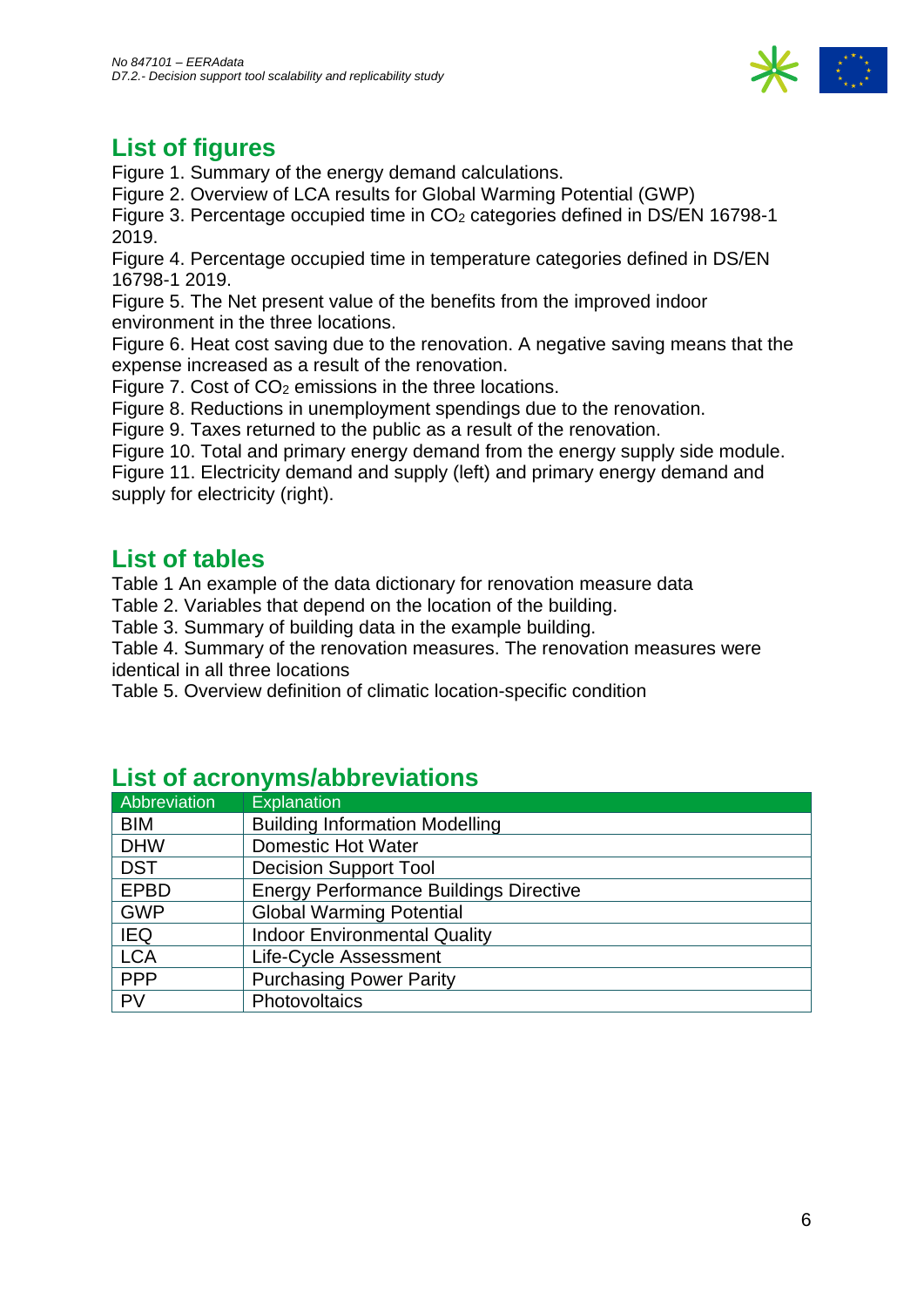

## <span id="page-6-0"></span>**1 Introduction**

In 2020, buildings were responsible for 36% of the global final energy demand and 37 % of the total greenhouse gas emissions. Compared to 2019, the global investments in energy efficiency in the building sector increased 11.4% in 2020 to 162 billion €. The increase was primarily due to targeted government support in Europe and is likely to decrease, as the EU member states recover from the covid-19 pandemic. If the goals set out in the Paris agreement are to be met, investment in efficiency will need to grow more than 3% annually. (United Nations Environment Programme, 2021). The EERAdata Decision Support Tool (DST) will help assess the direct cost as well direct and wider benefits of the renovation process. The methodology and end user requirements are described in Deliverable D<sub>3</sub>.4.

This Deliverable describes the limitations and scalability of the DST across building types, building locations (mainly climate zones in Europe), users and sectors and gives an outlook on possible further developments.

In order to make the DST relevant to the broader EU community and beyond, it incorporates functionalities that makes it easily scalable and replicable in countries/regions/local communities with different decision-making structures, varying access to monitoring data, diverse backgrounds of potential users, market size/renovation potential and other distinct considerations.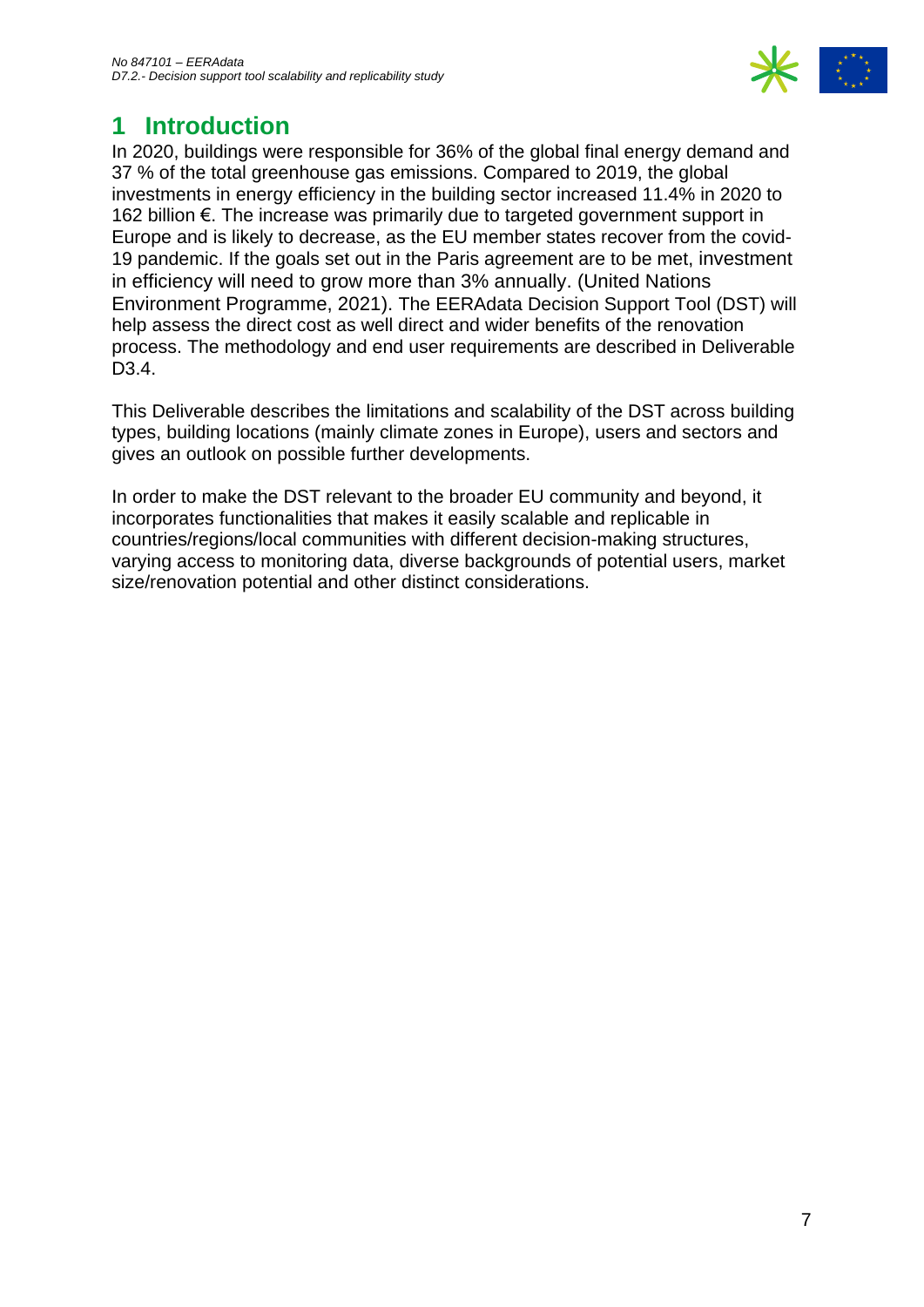

## <span id="page-7-0"></span>**2 Technical scalability**

The DST is built on a modular basis offering different calculation modules to the user. Each calculation module requires a number of specific input parameters and specific building information. The user is required to specify some of the parameters, but the majority of the parameters have default values and do not need input from the user in order for the tool to work. All the default values can be overwritten by the user, making the calculations increasingly specific to the actual buildings with increasing information about the buildings.

### <span id="page-7-1"></span>2.1 flexibility of input parameters

To aid the data import, databases have been implemented for the three frontrunner municipalities of the EERAdata project: The City of Copenhagen (COP), the Municipality of Velenje (MOV) and the Andalusian Energy Agency (AEA). Deliverable D4.4 (Databases for the EERAdata tool) provides a detailed description of the databases. The databases for the EERAdata tool comprise of the building-stock, socio-economic and life-cycle assessment (LCA) data. The building-stock data refers to general data for European buildings and specific data for the frontrunner municipalities. The socio-economic data refers to data required to assess the socioeconomic impacts of energy efficiency measures in buildings and compare them against supply-side investments. LCA data refers to data which is required to assess the environmental impact of energy efficiency measures (such as refurbishment or replacement of constructional elements). These data have been categorised into different databases based on the data import requirements of the DST. The databases include minimum required data, overall desired real data, and overall desired default data necessary to run the calculation.

In order to implement new locations into the DST, the data for the new locations can be collected based on the data collection and import paradigm outlined in D4.5 (Guidelines for Data Cleaning and Preparation). The already-prepared data template can be exported and downloaded from the DST, filled in by individuals who possess "expert" access to the tool and then uploaded back into the tool ready to be used for analysis.

The renovation measures which have been applied to the buildings provided in the different regions range from U-value changes for windows to changes in the share of non-renewable district room heating. Table 1 below shows a list of data which represents some of the renovation measures applied in the DST.

| Table T An example of the data dictionary for renovation measure data. |                  |                              |  |
|------------------------------------------------------------------------|------------------|------------------------------|--|
| <b>Variables</b>                                                       | <b>Data Type</b> | <b>Description</b>           |  |
| gFactor                                                                | Double           | G value for existing windows |  |
| uValueExternalWall                                                     | Double           | U value for external wall    |  |
| uValueWindows                                                          | Double           | U value for windows          |  |
| uValueBasePlate                                                        | Double           | U value for base plate       |  |
| uValueRoof                                                             | Double           | U value for roof             |  |
| windowWidth                                                            | Double           | Window width                 |  |
| windowHeight                                                           | Double           | Window height                |  |
| solarShading                                                           | String           | Solar shading per window     |  |

<span id="page-7-2"></span>*Table 1 An example of the data dictionary for renovation measure data*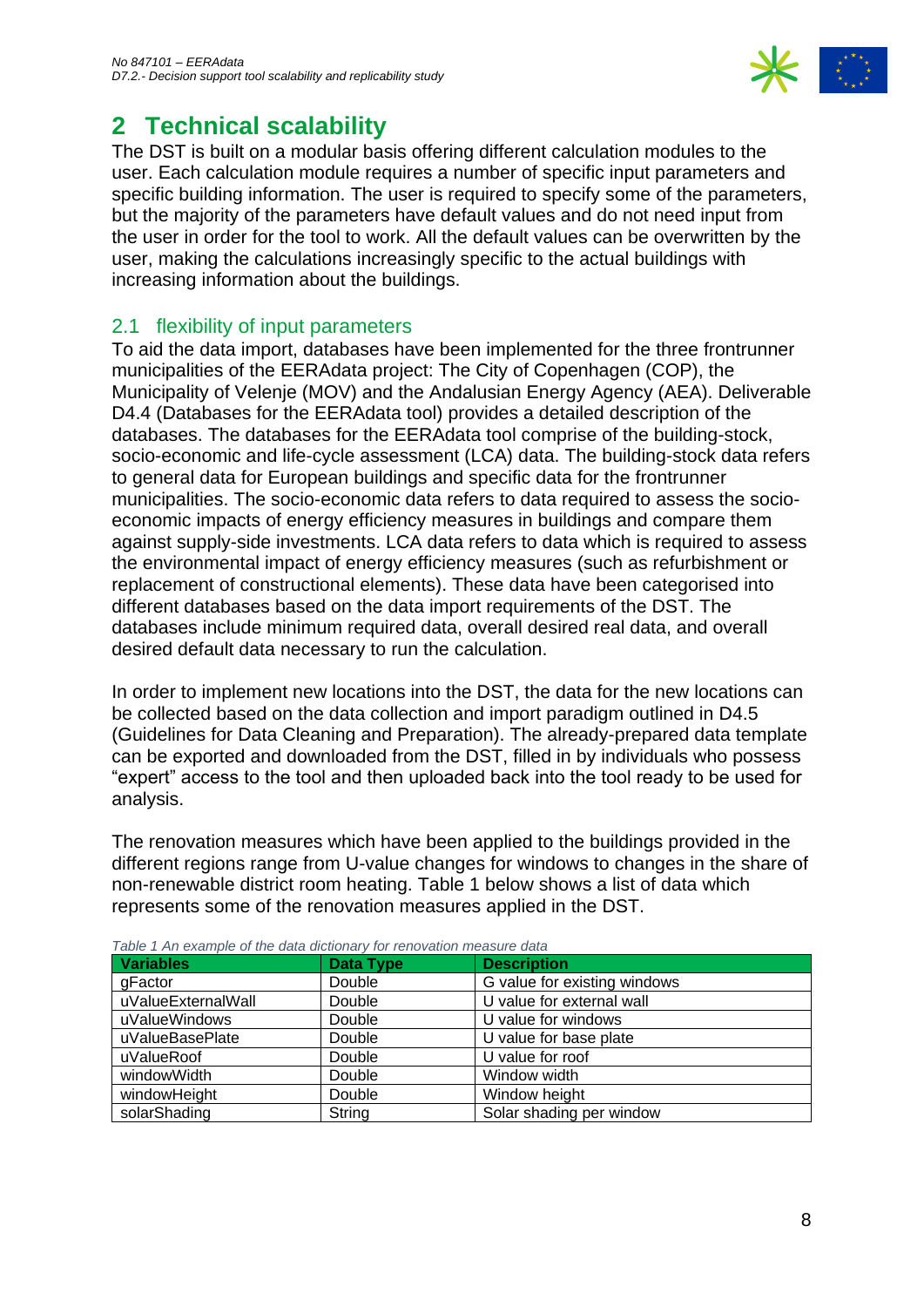

### <span id="page-8-0"></span>2.2 Location and building type

The modular structure of the DST allows calculations in one to five modules. The DST will work in any location if data specific to the location is provided. Table 2 provides an overview of variables that are specific to the location.

Due to data sharing apprehensions, the DST has several implementations – one for each location/user. This gives the added benefit of having the possibility to implement the DST in the local language. Currently, the DST has been translated to Spanish. Programming wise, the only difference between the implementations are the variables listed in Table 2 and the language.

| <b>Variable type</b> | <b>Variables</b>                                                      | <b>Used in</b>                  |
|----------------------|-----------------------------------------------------------------------|---------------------------------|
| Climate data         | Heating degree days in heating season                                 | Energy demand calculation       |
| Climate data         | Lowest temperature                                                    | <b>Heating load calculation</b> |
| Climate data         | Average outdoor temperature in the heating<br>period                  | Heating load calculation        |
|                      | Weather file including hourly values of outdoor                       |                                 |
| Climate data         | temperature and wind speed                                            | Indoor climate module           |
| Climate data         | Latitude and longitude                                                | Indoor climate module           |
| Matrix data          | Primary energy factors heating                                        | Socio-economic Module           |
| Matrix data          | Primary energy factors electricity                                    | Socio-economic Module           |
| Matrix data          | Primary energy factors heating                                        | Socio-economic Module           |
| Matrix data          | Social CO2 cost factors €/tCo2                                        | Socio-economic Module           |
| Matrix data          | CO2 Tax cost factors €/Co2                                            | Socio-economic Module           |
| Matrix data          | Income Tax Share by Country [%]                                       | Socio-economic Module           |
| Matrix data          | Profit Rates per Company                                              | Socio-economic Module           |
| Matrix data          | Most present Company types                                            | Socio-economic Module           |
| Matrix data          | Relative Cost of EE Investment €/m <sup>2</sup>                       | Socio-economic Module           |
| Matrix data          | Renovation Job Multiplier in FTE / 1 million €                        | Socio-economic Module           |
| Matrix data          | Number of construction-related companies in<br>location               | Socio-economic Module           |
| Matrix data          | Labour cost per employee in construction area<br>[€/employee*year]    | Socio-economic Module           |
| Matrix data          | Unemployment rate [%]                                                 | Socio-economic Module           |
| Matrix data          | Heating cost €/kWh                                                    | Socio-economic Module           |
| Matrix data          | Electricity cost €/kWh                                                | Socio-economic Module           |
| Matrix data          | Poverty threshold per household<br>[€/household*year]                 | Socio-economic Module           |
| Matrix data          | Typical household electricity consumption<br>[kWh/m <sup>2</sup> ]    | Socio-economic Module           |
| Matrix data          | Average dwelling floor area [m <sup>2</sup> ]                         | Socio-economic Module           |
| Matrix data          | Typical household heating energy consumption<br>[kWh/m <sup>2</sup> ] | Socio-economic Module           |

<span id="page-8-1"></span>*Table 2. Variables that depend on the location of the building.*

The LCA data can be defined by the user. In the current implementation, all the default values for the LCA data are based on average values from the freely available German LCA-Database called "Oekobaudat", provided by the German Federal Ministry of the Interior and Community. This is the case for all implementations regardless of geographic location of the building.

To demonstrate the effects of the different implementations, calculations were made in three locations on a building identical to the one used in Deliverable D3.4. In the example, the same renovation measures as in Deliverable D3.4 was used. The building conditions are summarized in table 3 and the renovation measures are summarised in Table 4. A detailed description is provided in Deliverable D3.4.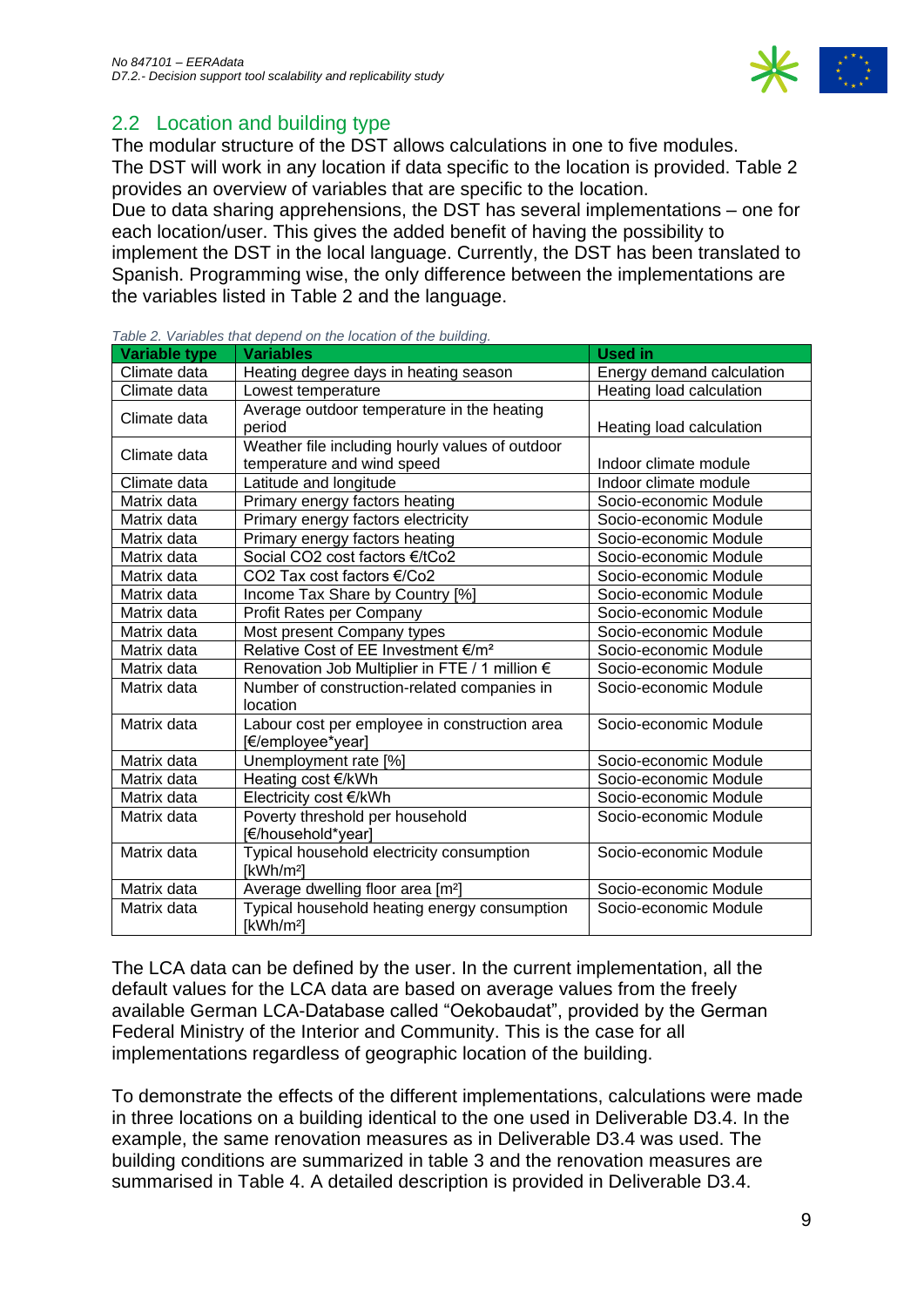

<span id="page-9-0"></span>*Table 3. Summary of building data in the example building.* 

| <b>Parameter</b>                             | Value for school building in Velenje                             |
|----------------------------------------------|------------------------------------------------------------------|
| Building use [-]                             | School                                                           |
| Window to wall ratio [-]                     | 0.2                                                              |
| U values external walls [W/m <sup>2</sup> K] | 0.9                                                              |
| U values roof $[W/m^2K]$                     | 0.7                                                              |
| U values base plate $[W/m^2K]$               | 0.3                                                              |
| U value windows [W/m <sup>2</sup> K]         | 1.3                                                              |
| G-Value Windows [-]                          | 0.67                                                             |
| Glazing windows [-]                          | Double glazing                                                   |
| Heating system [-]                           | District Heating non-renewable                                   |
| Cooling system [-]                           | Not installed                                                    |
| Ventilation system [-]                       | User controlled window opening, single-sided natural ventilation |
| Solar shading [-]                            | Interior blinds                                                  |
| Primary Energy Factor [-]                    | 1.8 (District Heating non-renewable)                             |
| Internal Temperature [°C]                    | 20                                                               |
| <b>Construction Material External Wall</b>   | Reinforced Concrete - Thickness: 0.2 m                           |
| <b>Construction Material Baseplate</b>       | Reinforced Concrete - Thickness: 0.3 m                           |
| <b>Construction Material Roof</b>            | Reinforced Concrete - Thickness: 0.15 m                          |

<span id="page-9-1"></span>*Table 4. Summary of the renovation measures. The renovation measures were identical in all three locations*

| <b>Measures to improve the envelope</b>          |                                 |                                              |  |
|--------------------------------------------------|---------------------------------|----------------------------------------------|--|
| Type of measure                                  | <b>Depth</b>                    | <b>Values</b>                                |  |
| Add insulation to roof                           | Ambitious renovation            | U-Value: 0.2 W/m <sup>2</sup> K              |  |
|                                                  |                                 | <b>Material: XPS</b>                         |  |
| Add insulation to exterior                       | Ambitious renovation            | U-Value: 0.19 W/m <sup>2</sup> K             |  |
| walls                                            |                                 | Material: XPS                                |  |
| Exchange windows                                 | nZEB renovation                 | U-Value: 0.8 W/m <sup>2</sup> K              |  |
|                                                  |                                 | g-Value: 0.4                                 |  |
| Add External shading                             | nZEB renovation                 | Blinds between panes                         |  |
| devices                                          |                                 | Shading factor: 0.15                         |  |
| <b>Measures to improve the building services</b> |                                 |                                              |  |
| <b>Type of measure</b>                           | <b>Depth</b>                    | <b>Energy efficiency</b>                     |  |
| Add ventilation and air                          | Quality class 2, fan efficiency | $q_v = 4.2$ L/(s m <sup>2</sup> floor area), |  |
| conditioning system                              | increased                       | Temperature efficiency heat                  |  |
|                                                  |                                 | recovery unit $= 0.75$ , fan                 |  |
|                                                  |                                 | $efficiency = 0.7$ . Temperature             |  |
|                                                  |                                 | setpoints: Heating: 20°C,                    |  |
|                                                  |                                 | Cooling 26°C                                 |  |
| Upgrade heating system                           | Biomass (10% share of non-      | Efficiency Number: 1.52                      |  |
|                                                  | renewable energy to harvest     | Primary Energy Factor: 1.4                   |  |
|                                                  | biomass)                        |                                              |  |
| Upgrade water heating                            | Biomass (10% share of non-      | Efficiency Number: 1.52                      |  |
| system                                           | renewable energy to harvest     | Primary Energy Factor: 1.4                   |  |
|                                                  | biomass)                        |                                              |  |
| Upgrade lighting system                          | LED + Lighting Controls for all | Reduce baseline demand for                   |  |
|                                                  | areas                           | electrical energy 10%                        |  |
| <b>Measures to improve energy supply</b>         |                                 |                                              |  |
| Type of measure                                  | <b>Depth</b>                    | Impact                                       |  |
| Install solar PV                                 | Energy self-sufficient building | Electricity supply 80% from                  |  |
|                                                  | (nZEB)                          | onsite solar                                 |  |
| Construct solar PV farm                          | Very large solar farm           | Added solar capacity in                      |  |
|                                                  | (10 MW)                         | national energy mix                          |  |
| Construct wind farm                              | Moderately sized wind farm      | Added wind capacity in                       |  |
|                                                  | (50 MW)                         | national energy mix                          |  |
| Replace fuel for heating                         | Repurpose DH system to be       | Reduced impact of the DH                     |  |
|                                                  | partially supplied by renewable | system (primary energy use,                  |  |
|                                                  | waste incineration (10%)        | GHG emission)                                |  |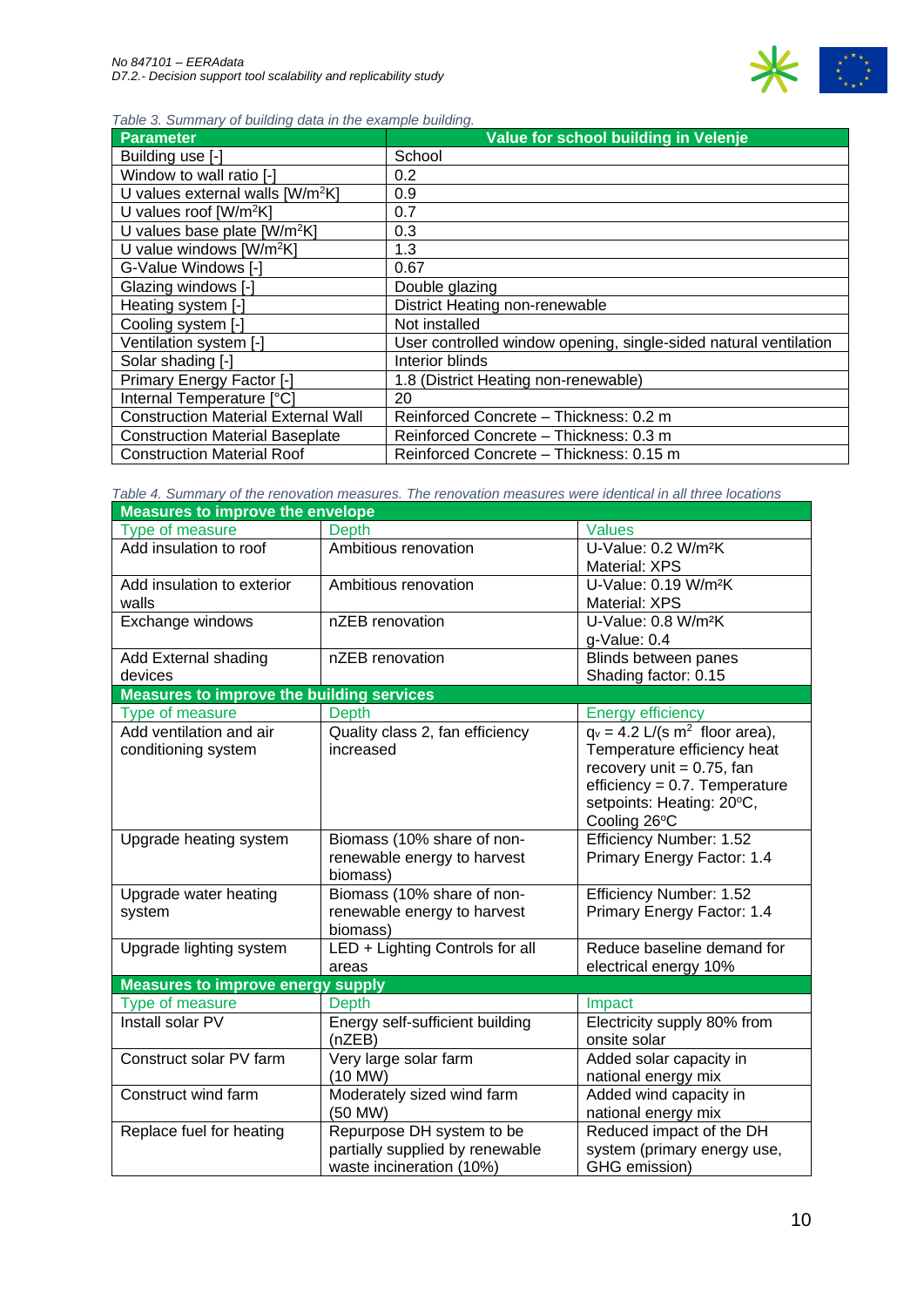

### <span id="page-10-0"></span>2.2.1 Energy demand

Currently, the energy demand module does not distinguish between building types, as this would require detailed building info and data definitions (e.g., floor plans and building zoning). For this purpose, the calculation methods would have to be extended and linked to digital 3D building models (e.g., BIM or CityGML models) in subsequent work. Nevertheless, location-specific differences such as the climatic conditions and solar radiation can be taken into account in the calculation of energy demand for space heating. The energy demand for domestic hot water is based on an average value derived from an average number of people in residential buildings.

The location-specific difference is reflected by the change in heating degree days, which adjusts according to the annual average and lowest temperature (see Table5). In the calculations for Velenje, the climatic conditions for the neighbouring city of Celie was used.

| <b>Climatic Condition</b>                       |        |            |         |
|-------------------------------------------------|--------|------------|---------|
| Parameter                                       | Malaga | Copenhagen | Velenie |
| Annual average<br>temperature [°C]              | 18.5   | 8.9        | 10.2    |
| Lowest temperature<br>of the year $[^{\circ}C]$ | 2.0    | $-9.3$     | $-21.1$ |

<span id="page-10-1"></span>*Table 5. Overview definition of climatic location-specific condition*

This resulted in different energy demands for heating and domestic hot water. The final energy demand for heating increased as a result of the renovation in Malaga and in Copenhagen and decreased in Velenje. The final energy demand for DHW increased for all three locations. The results are presented in the left graph of Figure 1.

In Malaga and Copenhagen, the energy reductions due to the improved envelope were smaller than the energy increases due to a lower efficiency of the boiler. As a result, the overall final energy use increased in Malaga and Copenhagen. The opposite was true in Velenje, due to the more extreme climate in winter. The change to a biomass boiler was chosen in all three locations, because a strong reduction of emissions was achieved using almost "climate neutral" wood pellets. This can be illustrated again in the following subchapter 2.1.2 on LCA. This underlines the multidisciplinary approach of the project and the importance of multidimensional assessment.

The energy demand for DHW increased in all locations, since the "renovation measures to improve the envelope" had no effect on the reduction of the energy demand for DHW and the lower efficiency of the biomass boiler lead to an increase of the final energy demand.

The calculation of primary energy demand is based on average EU-wide primary energy factors, which therefore do not differ between the location-specific calculations in this calculation example (see Table 4). However, the DST allows a specific adjustment of the primary energy factors per calculation. The results for the primary energy demand calculation are shown in the right graph of Figure 1.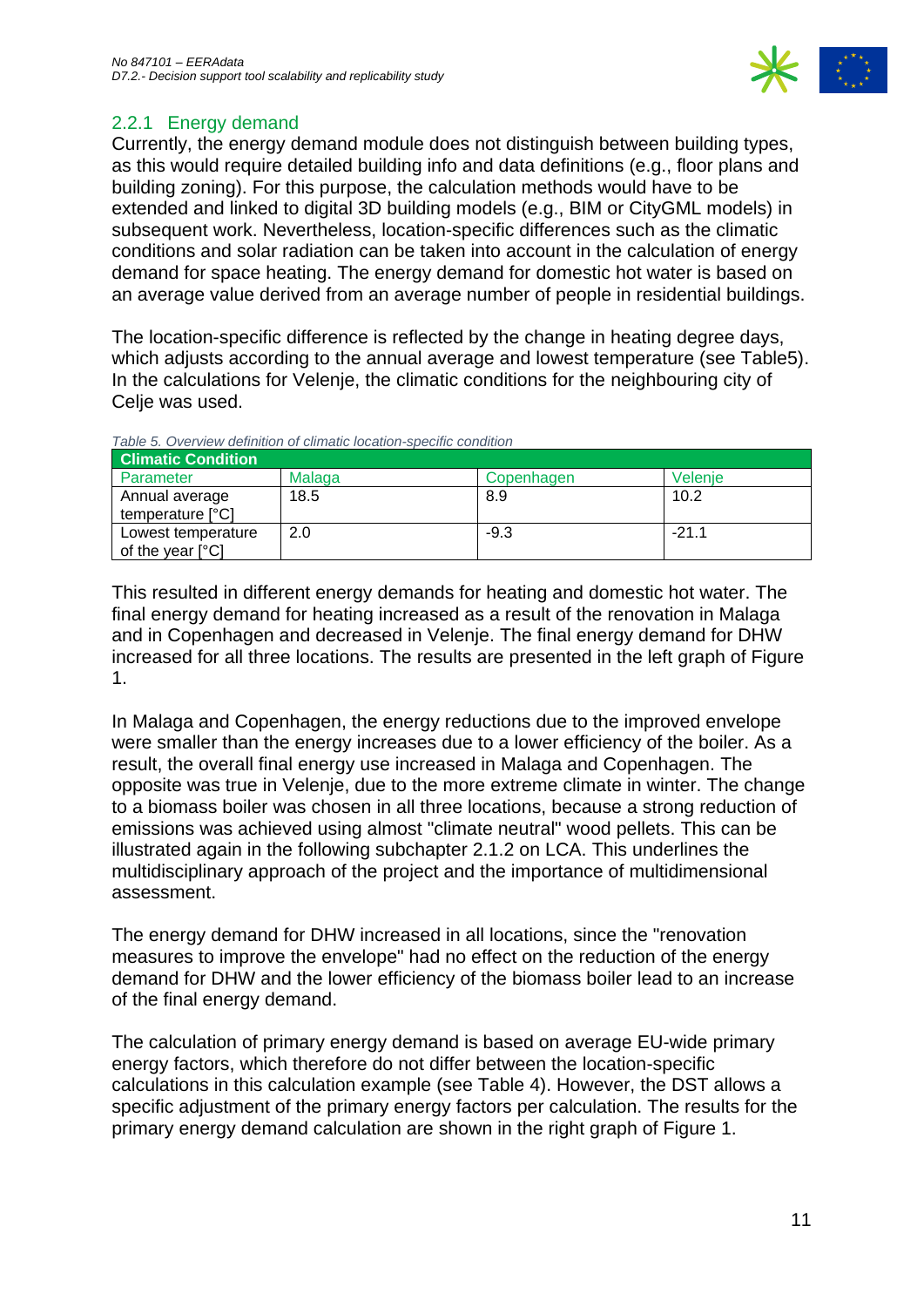



<span id="page-11-1"></span>*Figure 1. Summary of the energy demand calculations.* 

The primary energy demand decreased after the refurbishment compared to the final energy demand. This is because the primary energy factor of biomass (wood pellets) is lower than that for energy from the district heating network based on nonrenewable resources.

In Malaga, the primary energy demand for space heating remained the same between status quo and renovation. In the case of Copenhagen and Velenje, the primary energy demand decreased. The primary energy demand for DHW increased in all three locations after the renovation. Because of this, and especially against the background of climate change, it is important to include the emission values in the consideration and evaluation.

#### <span id="page-11-0"></span>2.2.2 Life Cycle Assessment (LCA)

In our LCA calculations, the operational energy demand and the embedded energy demand for the production, use and end-of-life of building materials and technical building services components is converted to global warming potential (GWP). Currently, the factors used in the calculation are based on German average values from the freely available LCA-Database called "Oekobaudat", provided by the German Federal Ministry of the Interior and Community. For our calculations they are not specific to the country or the city. The average values can be overwritten and therefore adjusted by the DST user if values specific to the site are available. In the example building the operational GWP for heating and DHW was highest in all three calculation examples before the renovation. The same applies to the embedded GWP. All results for the GWP are presented in Figure 2.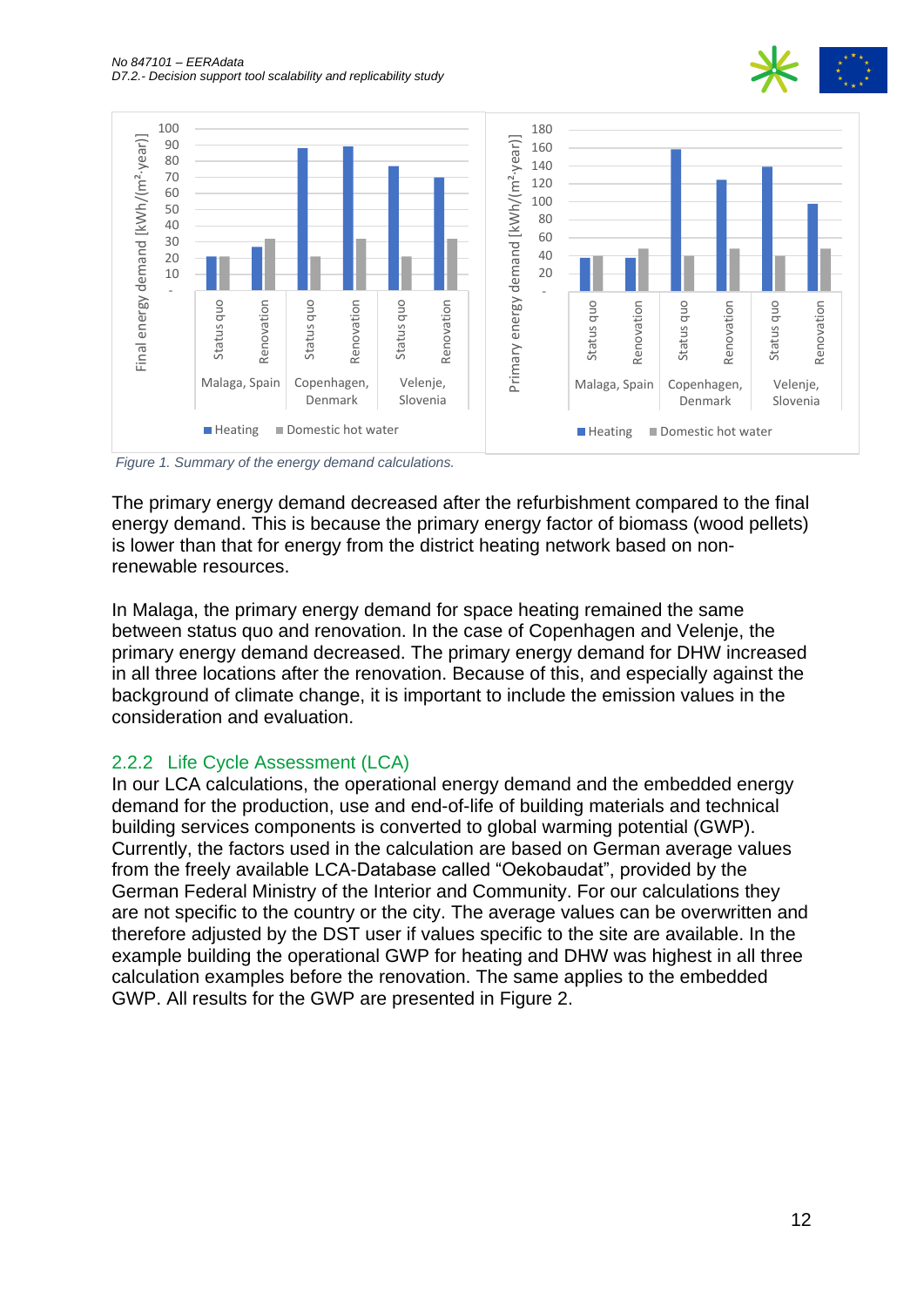



<span id="page-12-0"></span>*Figure 2. Overview of LCA results for Global Warming Potential (GWP)*

The reduction of the operational GWP refers to the strong reduction of the emission values by changing from a district heating system with non-renewable resources to a biomass boiler (see definitions in Table 4). The wood pellets used contain wood that binds carbon from the atmosphere in the growth process. Wood pellets can therefore be considered as quasi "climate neutral". Emissions are only generated in the logging and pellet production processes, as these processes are not based purely on renewable energies. As a result, the emission values for wood pellets are significantly lower than for district heating, which in this calculation example was waste heat from processes involving the incineration of waste or fossil fuels for electricity production.

The share of embedded GWP compared to operational GWP was lower in all examples. However, the embedded and operational GWP converged strongly after renovation. The GWP that occurred from the production, use and end-of-life of the building materials and technical building components was thus much more significant and once again underlines the necessity of carrying out LCAs.

In addition, the GWP was reduced from the status quo to the status after the renovation. This was due to the fact that the existing building structure continues to be used in the course of a renovation and therefore no additional emissions were generated for the demolition of the status quo building and a replacement new building. An energetic renovation with, in the best case, the use of renewable building materials (e.g., construction wood) is therefore in any case preferable to demolition and new construction. This is also confirmed by other studies (Weiler, Harter, and Eicker, 2017). In the case of demolition and new construction, the embedded GWP after renovation would be higher than in the status quo. In addition to the emissions for demolition and new construction, there are also the emissions that occur over the life cycle of the additional insulation material.

90 - 95% of the embedded GWP that occurs over the life cycle of a building is from the building's structural elements (this is not immediately clear from the graph). The rest of the embedded GWP is accounted for by technical building services.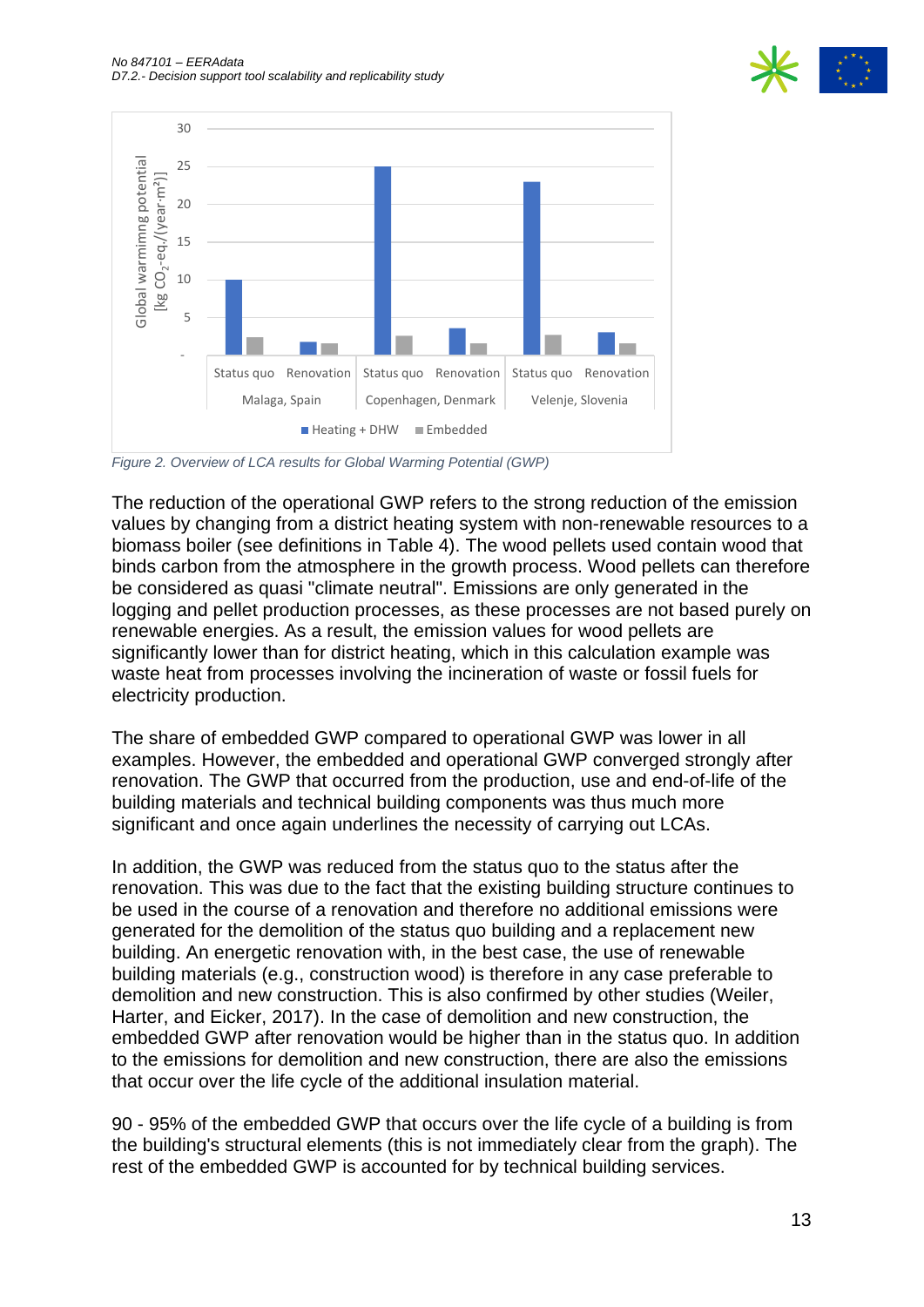

LCA thus extends the analysis horizon to the emission-related and climate-relevant parameter GWP and must be considered as a relevant parameter in the context of a comprehensive assessment.

#### <span id="page-13-0"></span>2.2.3 Indoor environment

The indoor environment module is based on climate files with hourly values specific to the location. In the calculations for Velenje, a climate file for the neighbouring city of Celje was used. The differences in outdoor temperature and wind resulted in different air change rates in the reference building in the three locations. After the renovation, the mechanical ventilation system provided adequate ventilation to ensure that the CO<sub>2</sub> concentration was in category I (highest quality in DS/EN 16798-I 2019) all the occupied time.



<span id="page-13-1"></span>*Figure 3. Percentage occupied time in CO<sup>2</sup> categories defined in DS/EN 16798-1 2019.*

The differences in outdoor temperatures resulted in differences in indoor temperatures between the three locations. In Malaga, a large part of the occupied time had temperatures outside any temperature category. Most of these hours occurred due to too high temperatures. Even though a cooling system was installed, the set-point temperature was set to 26.0 °C. In the simulations, the cooling system was not always able to maintain a temperature of 26.0 °C. Consequently, many of the hours with active cooling ended with a temperature of 26.1 °C to 26.2 °C. Since the upper limit for Category IV is 26.0 °C, these hours were registered as outside any temperature category.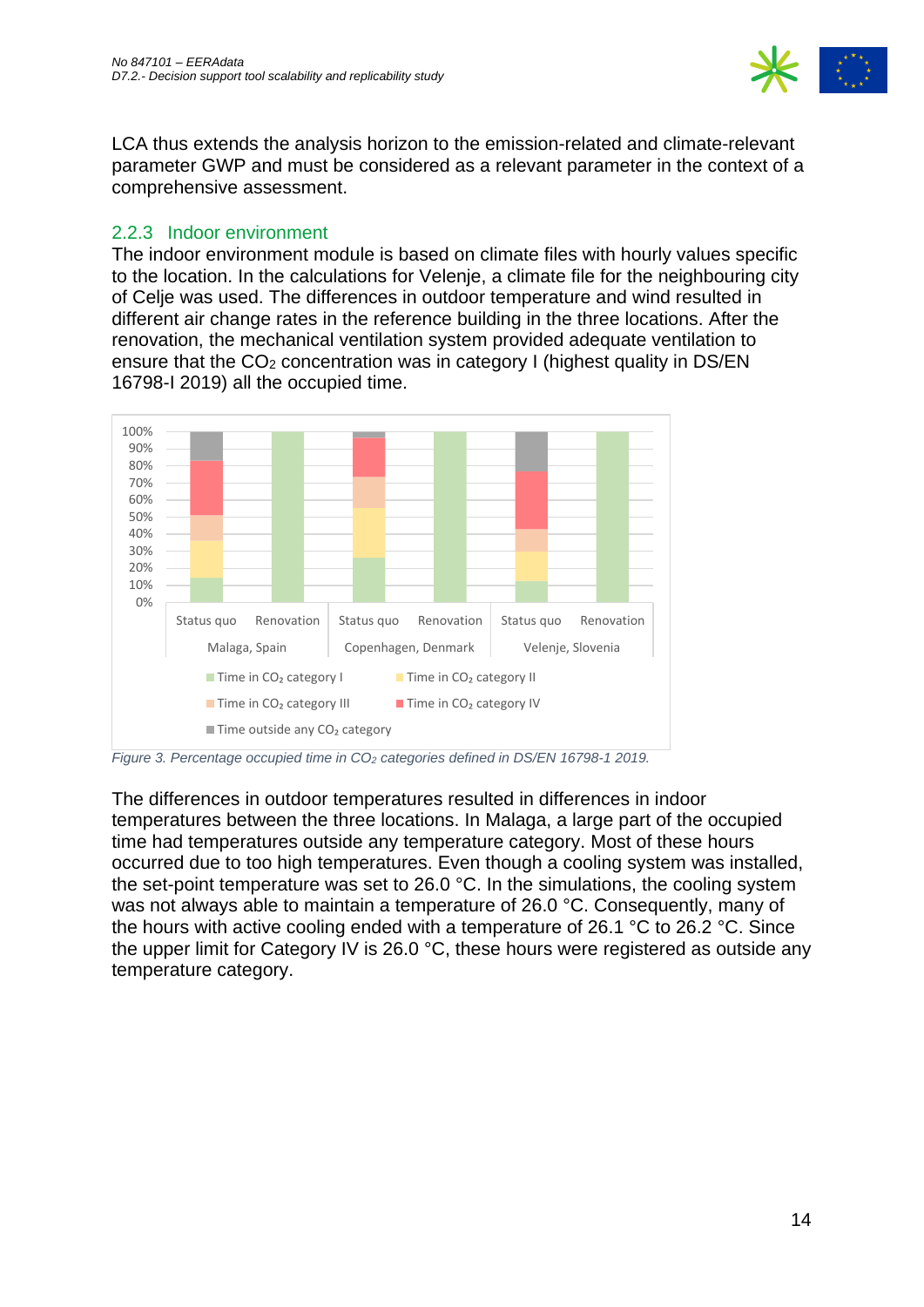



<span id="page-14-1"></span>*Figure 4. Percentage occupied time in temperature categories defined in DS/EN 16798-1 2019.*

The improvements in indoor environmental quality resulted in higher learning among pupils and less sickness absence among pupils and teachers in all three locations. The highest increase happened in Velenje. However, after adjusting for Purchasing Power Parity (PPP), the differences in net present value between the three locations were small.



<span id="page-14-2"></span>*Figure 5. The Net present value of the benefits from the improved indoor environment in the three locations.* 

In the current implementation, the indoor climate module calculates the net present value of the indoor environmental improvements in school buildings. In other types of buildings, the indoor climate module can be used to calculate the percentage of occupied time in the different indoor environmental quality categories.

#### <span id="page-14-0"></span>2.2.4 Socio-economic assessment

The socioeconomic module distinguishes between residential and non-residential buildings. This has multiple reasons. A main reason is that the sub-module fuel poverty in households only produces results for residential buildings. Other factors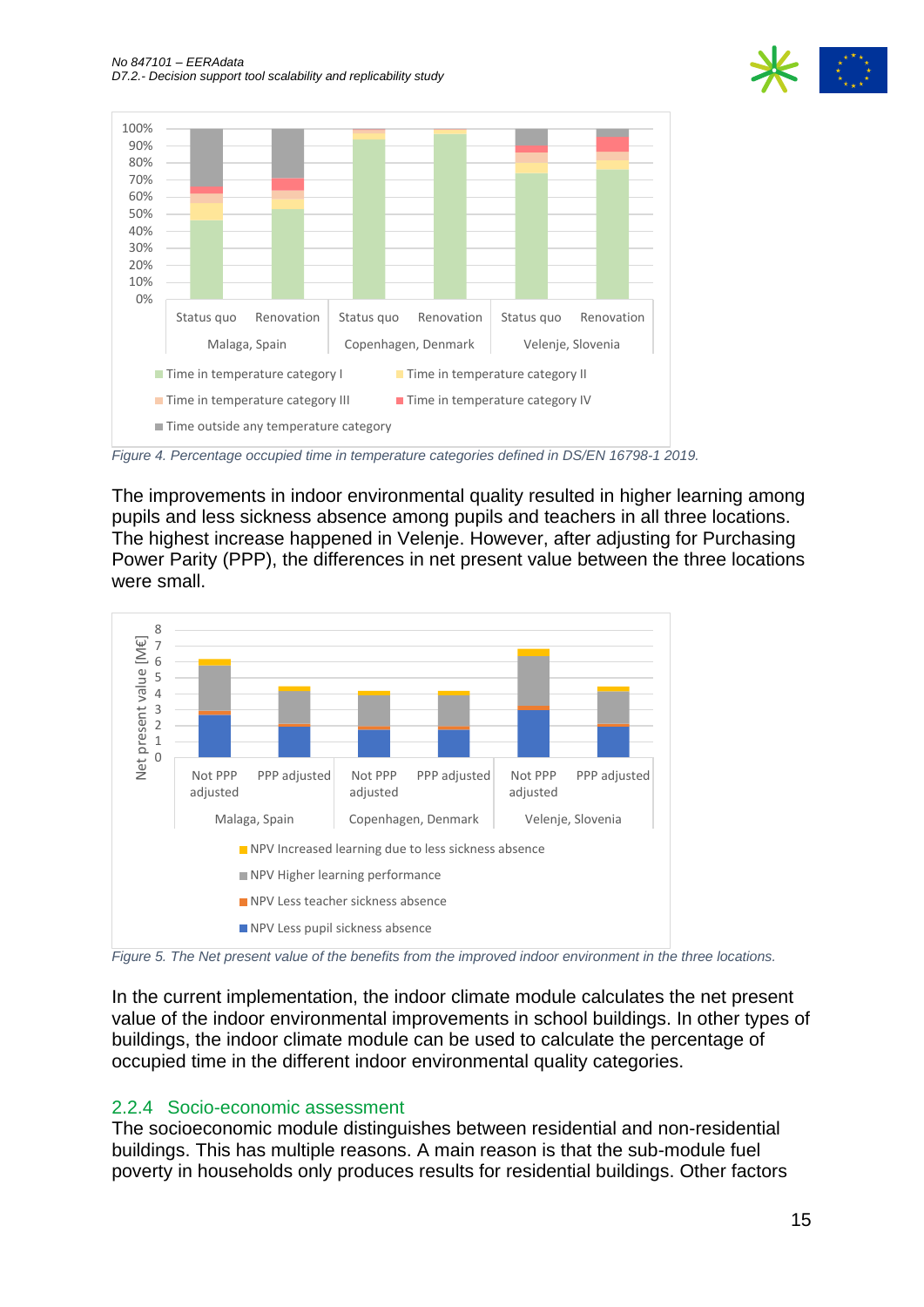

which are affected are the electricity and heating energy costs, which are cheaper in non-residential buildings. Also, the cost estimate for the renovation distinguishes between residential and non-residential projects. The composition of energy sources, especially heating differs significantly between residential and other buildings. This is reflected in the model.

The increased air combined with a lower efficiency of the boiler resulted in an increase in the combined energy use for heating and DHW in all three locations. This influenced the heat cost savings, which were negative indicating that the cost of heating increased as a result of the renovation.



<span id="page-15-0"></span>*Figure 6. Heat cost saving due to the renovation. A negative saving means that the expense increased as a result of the renovation.* 

The calculations of the  $CO<sub>2</sub>$  emissions do not distinguish between building types. The differences in  $CO<sub>2</sub>$  emission reductions between the three locations resulted in different cost savings between the cities (Figure 07).



<span id="page-15-1"></span>*Figure 7. Cost of CO<sup>2</sup> emissions in the three locations.* 

The modelled renovation created different amounts of jobs in the three locations which led to reduced unemployment spending (Figure 08).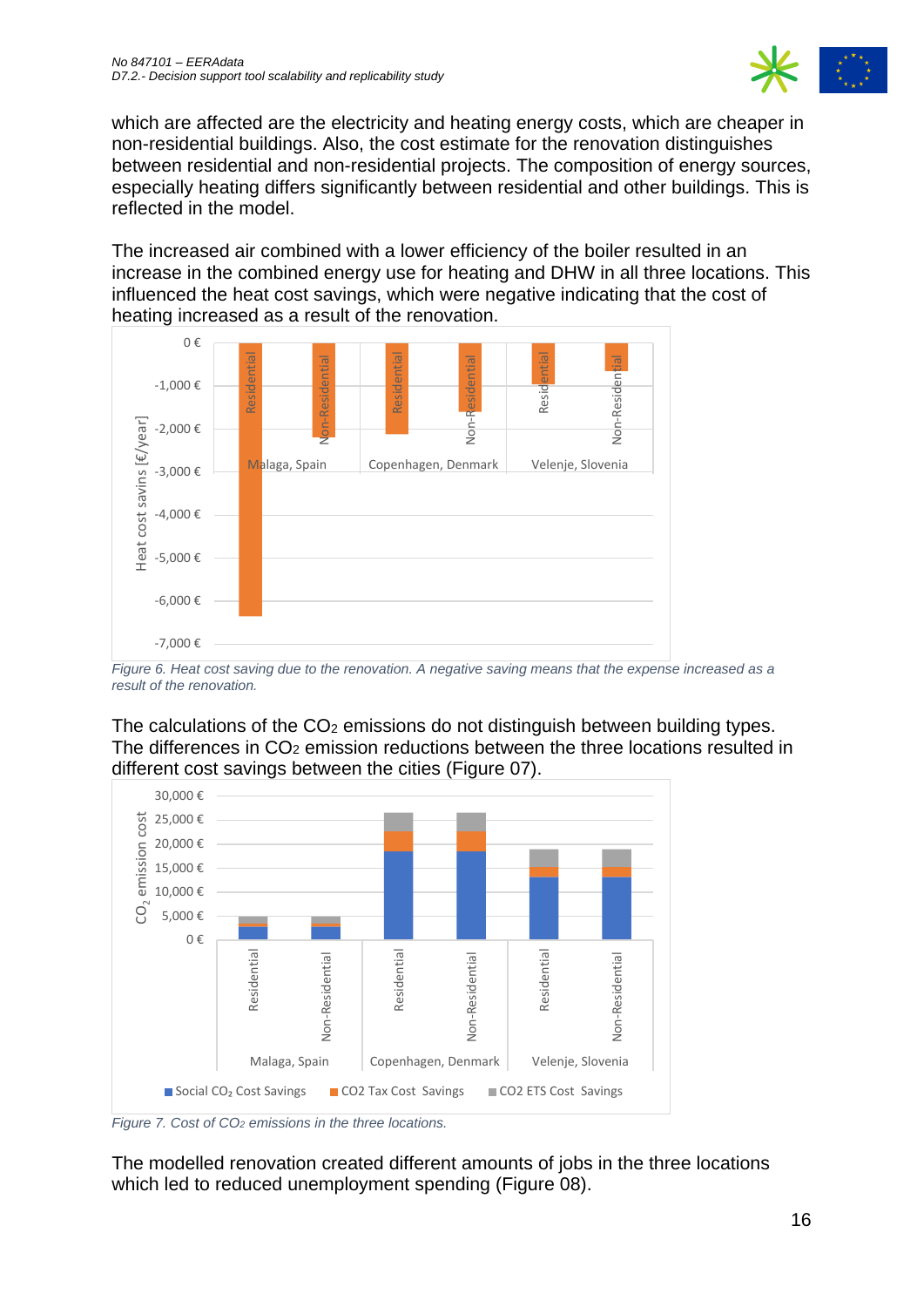



<span id="page-16-1"></span>*Figure 8. Reductions in unemployment spendings due to the renovation.*

The renovation gave the highest tax returns in Copenhagen but only a small portion of it was tax returns to the public budget (Figure 09). In the current implementation of the DST, the model of tax is based on German tax legislation. Models of tax legislation for other locations can be added in an updated version of the DST.



<span id="page-16-2"></span>*Figure 9. Taxes returned to the public as a result of the renovation.*

#### <span id="page-16-0"></span>2.2.5 Supply-side assessment

The Supply side assessment module uses the heat demand from the energy demand module to calculate the primary energy demand based on fuel composition on each location. Grid losses are included if the heat is supplied by district heating. The heat was supplied by district heating in Copenhagen and Velenje and by gas in Malaga. Figure 10 shows the results of the calculations in the three locations. In Copenhagen and Velenje grid losses and differences in fuel composition supplying the district heating grid resulted in differences in energy demands. Both the energy demand and the primary energy demand for heating increase after the renovation in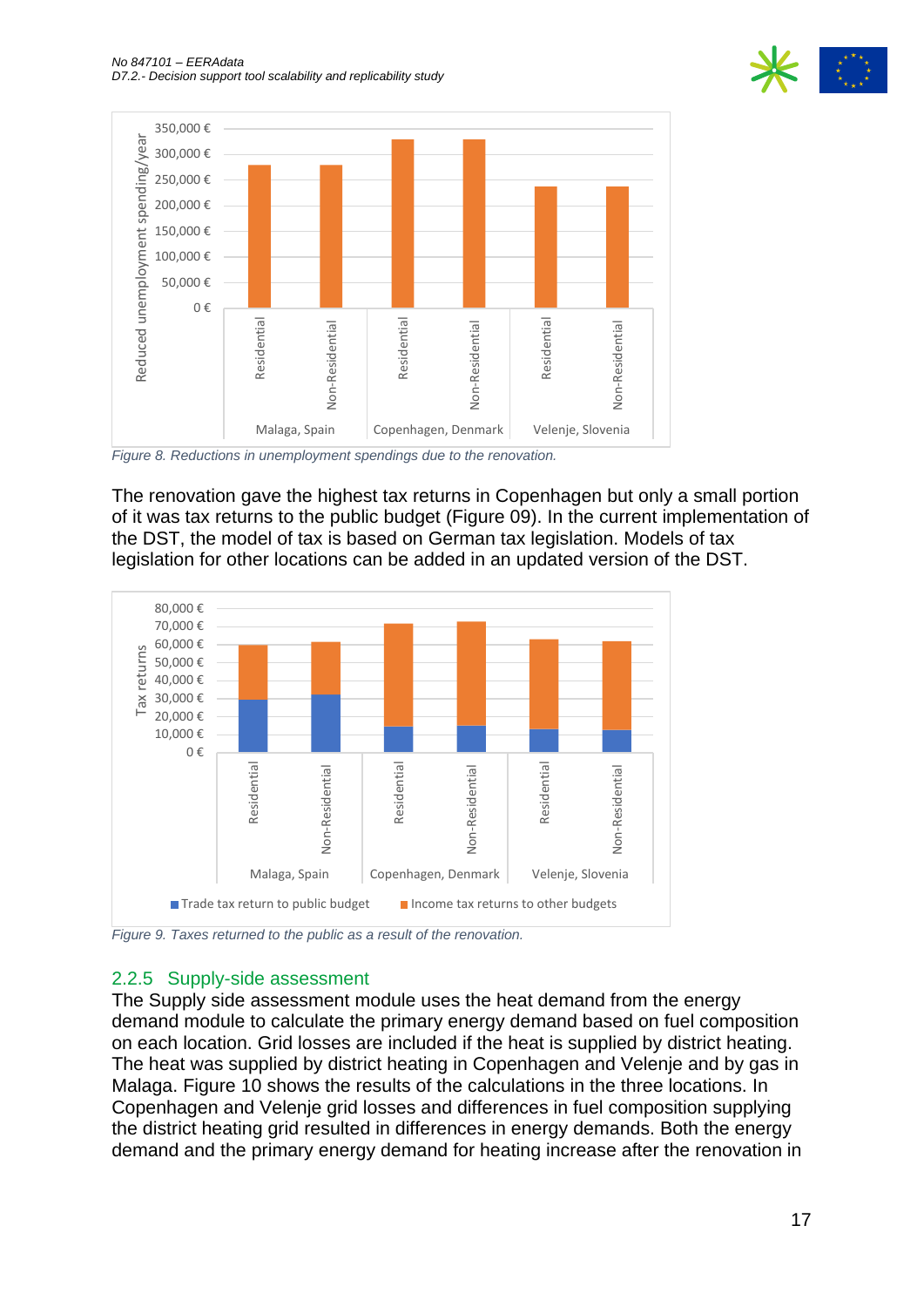

Malaga. In Copenhagen, the heating demand increased marginally, while the energy demand decreased in Velenje.



<span id="page-17-0"></span>*Figure 10. Total and primary energy demand from the energy supply side module.* 

The DST provides data for electricity production for all EU28 countries individually. In the supply side assessment module, this data was used to convert electricity demand to primary energy.

A part of the renovation was to add PVs to the building to cover a part of the electricity demand. Figure 11 shows how the electricity demand was covered before and after the renovation. Due to the mix of fuels and renewables in the electricity production, the primary energy demand was highest in Velenje even though the electricity demand was highest in Copenhagen. The PV installation did not result in a decrease in the electricity use. But the primary energy demand was reduced in all three locations due to the low primary energy factors for PV.



<span id="page-17-1"></span>*Figure 11. Electricity demand and supply (left) and primary energy demand and supply for electricity (right).*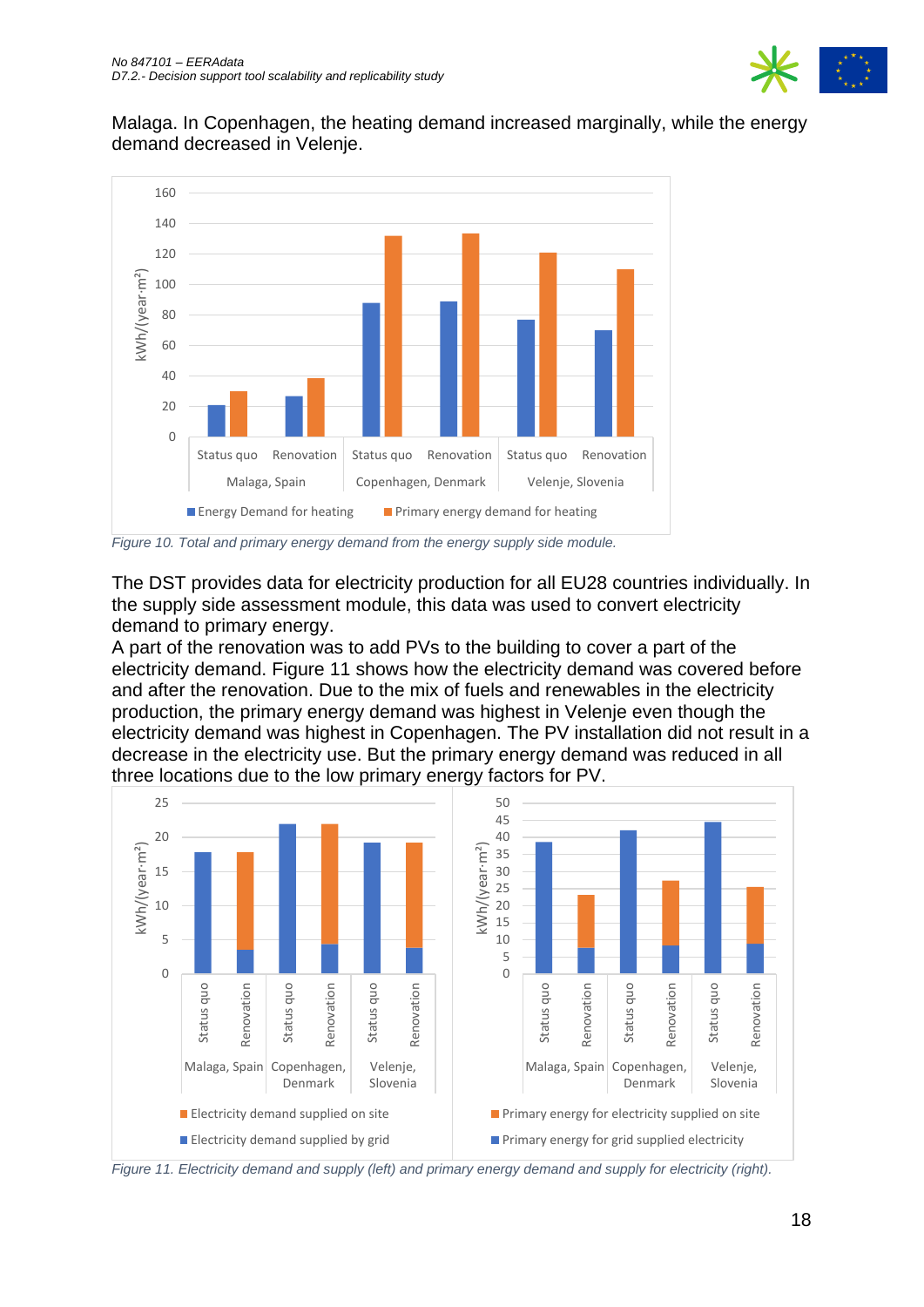

## <span id="page-18-0"></span>**3 Stakeholder flexibility**

The modular structure of the DST provides a high degree of flexibility and scalability in relation to different stakeholders. A consultant may use the DST as an aide in design of a specific renovation case. A large building owner can use the DST to assess which buildings to renovate first. A municipality may use the DST to develop business cases quantifying the energy benefits as well as the non-energy benefits to inform the politicians and decision makers. In a political context, the tool may be used to provide cost estimates of specific carbon emission reduction targets and thereby help to find a path to the cost-optimal solutions.

### <span id="page-18-1"></span>3.1 The DST as a design tool

In this case, the DST will provide insights on the consequences of design decisions on a specific building. The workflow could be to test different renovation measures to gain an understanding of the underlying structures and consequences of the measures. In this case, the energy demand module will provide an overall estimate of the energy demand. In a design situation, this could be compared to results of tools typically used during design. The LCA module would be used to give an overview of embodied carbon and global warming potential under different renovation measures. The indoor climate module could be used to provide estimates of the indoor environmental quality (IEQ) and in schools, the module could also be used to quantify the financial consequences of IEQ improvements on learning and sick leave. The socioeconomic module could be used to inform the consultant of the socioeconomic consequences of different renovation measures.

### <span id="page-18-2"></span>3.2 Large building owner

An owner or an administrator of a large building stock can use the DST to assess which buildings to renovate first. In this case, the workflow would be to enter data for the entire building stock and then run the DST in batch mode, going through all the buildings one at a time. Running different renovation measures on all the buildings will give an overview of the renovation potential and the financial consequences of renovations under the different levels of ambition.

### <span id="page-18-3"></span>3.3 Municipality

In a municipality, the DST can be used to provide insights into the renovation potential of the building stock under administration. After importing data on the buildings under administration, the outputs from the DST can be used to develop business cases quantifying the energy benefits as well as the non-energy benefits to inform the politicians and decision makers. The DST can be used on all buildings to create an overview of the potential for renovation. Examining specific buildings, the quantification of the non-energy benefits can be used to generate business cases involving both energy and non-energy benefits of renovation measures.

#### <span id="page-18-4"></span>3.4 Other stakeholders

In a political context, the tool may be used to provide cost estimates of specific carbon emission reduction targets. This can be done by use of the output from the energy demand, the LCA and the supply side modules to quantify reductions in carbon emissions under different renovation measures and supply side investments. In this way, scenarios can be established that all meet the reduction targets. The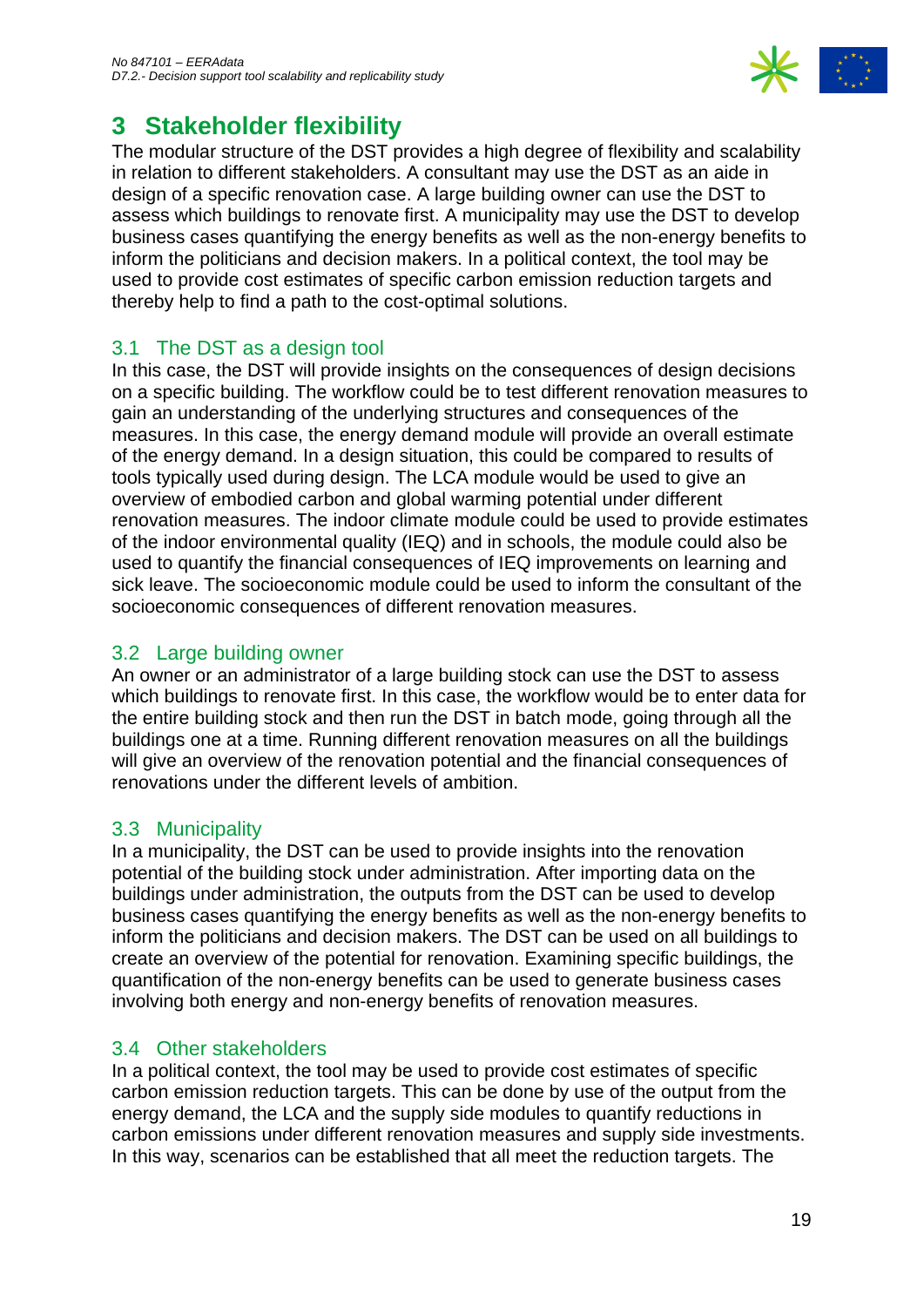

results from the indoor climate and the socioeconomic module can be used to assess the financial and societal consequences of the different scenarios.

Utility companies in collaboration with municipalities can use the indoor climate module to learn about the consequences of proving flexibility to the grid (electricity and/or district heating) by controlling the indoor temperature based on conditions of the grid.

In a larger context, the agencies under the EU member states may use the DST to learn about the socioeconomic consequences of legislation and building codes.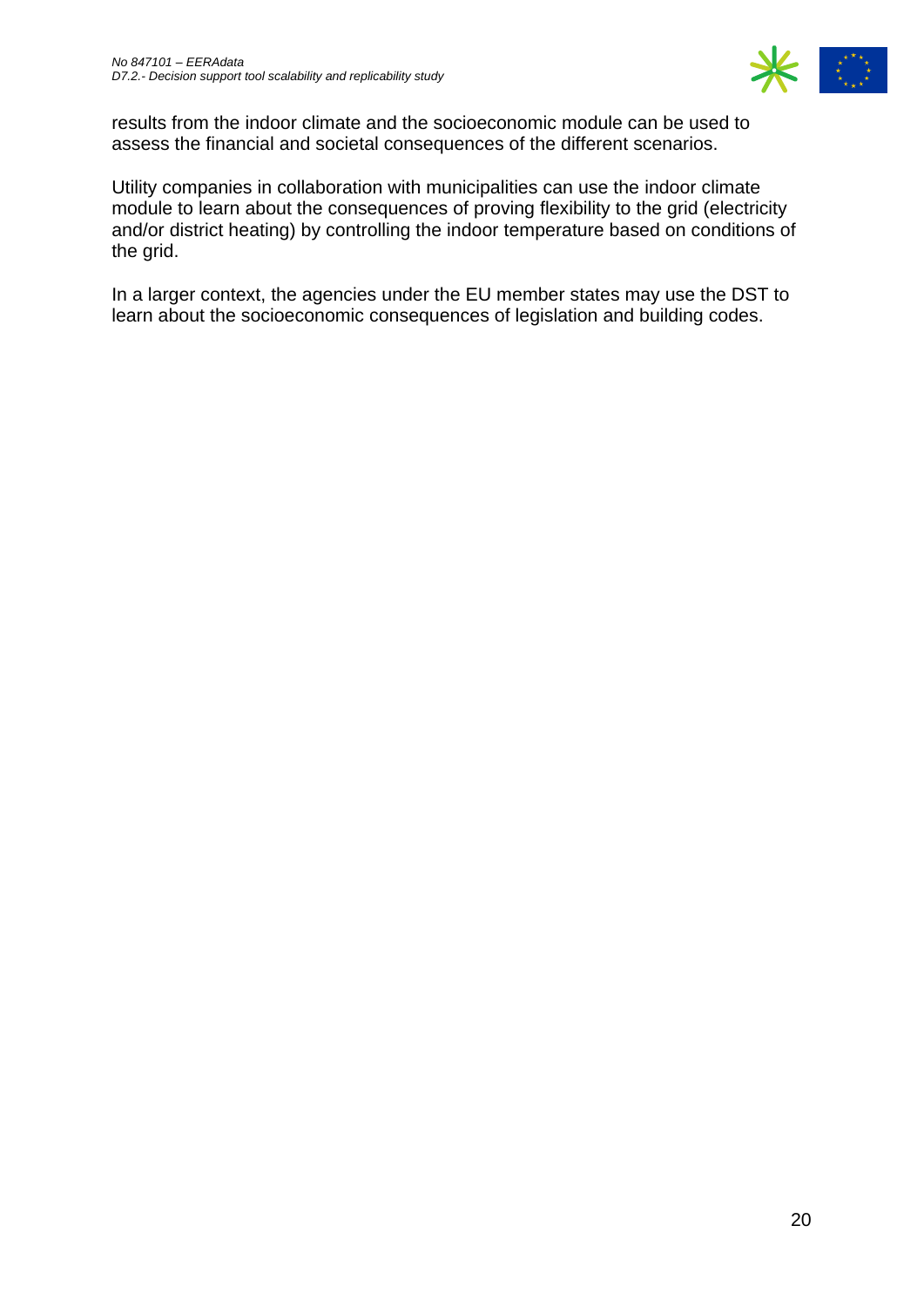

## <span id="page-20-0"></span>**4 Outlook**

The flexibility and modular structure of the DST allows for future developments in various directions.

Currently, the Indoor climate module is based on school buildings and upgrades including calculations for residential buildings and office buildings are foreseen. In residential buildings, there are indoor environmental effects on the residents' health and well-being. The indoor climate module could be further developed to quantify the potential health benefits of an improved indoor residential environment as a result of a renovation. The increased risks of asthma, allergic rhinitis and chronic bronchitis attributable to mould and dampness could be modelled as a function of mould exposures, calculated by the indoor climate module. Similarly, effects from particulate matter on chronic bronchitis and health-care visits due to asthma, respiratory and cardiovascular diseases could be modelled and quantified. Each of these health outcomes could be economically valuated as a cost of illness or a willingness to pay.

In office buildings, the indoor environment has an effect on the employees' cognitive performance. Effects on both temperature and CO<sup>2</sup> concentration could be modelled to quantify the improvement or reduction in office worker performance and the subsequent production gain/loss.

In the current implementation, the DST takes the effects of temperature and  $CO<sub>2</sub>$ concentration into account. In future developments, the DST could be expanded to also include effects of other indoor environment such as light and noise.

The newly issued draft revised EPBD requires member states to elaborate national building renovation plans that rely on evidence-based estimates of expected energy savings and wider benefits (EPBD 2021). The EERAdata Decision Support Tool addresses exactly these elements and can, with additional development and verification, support member states in elaborating such plans.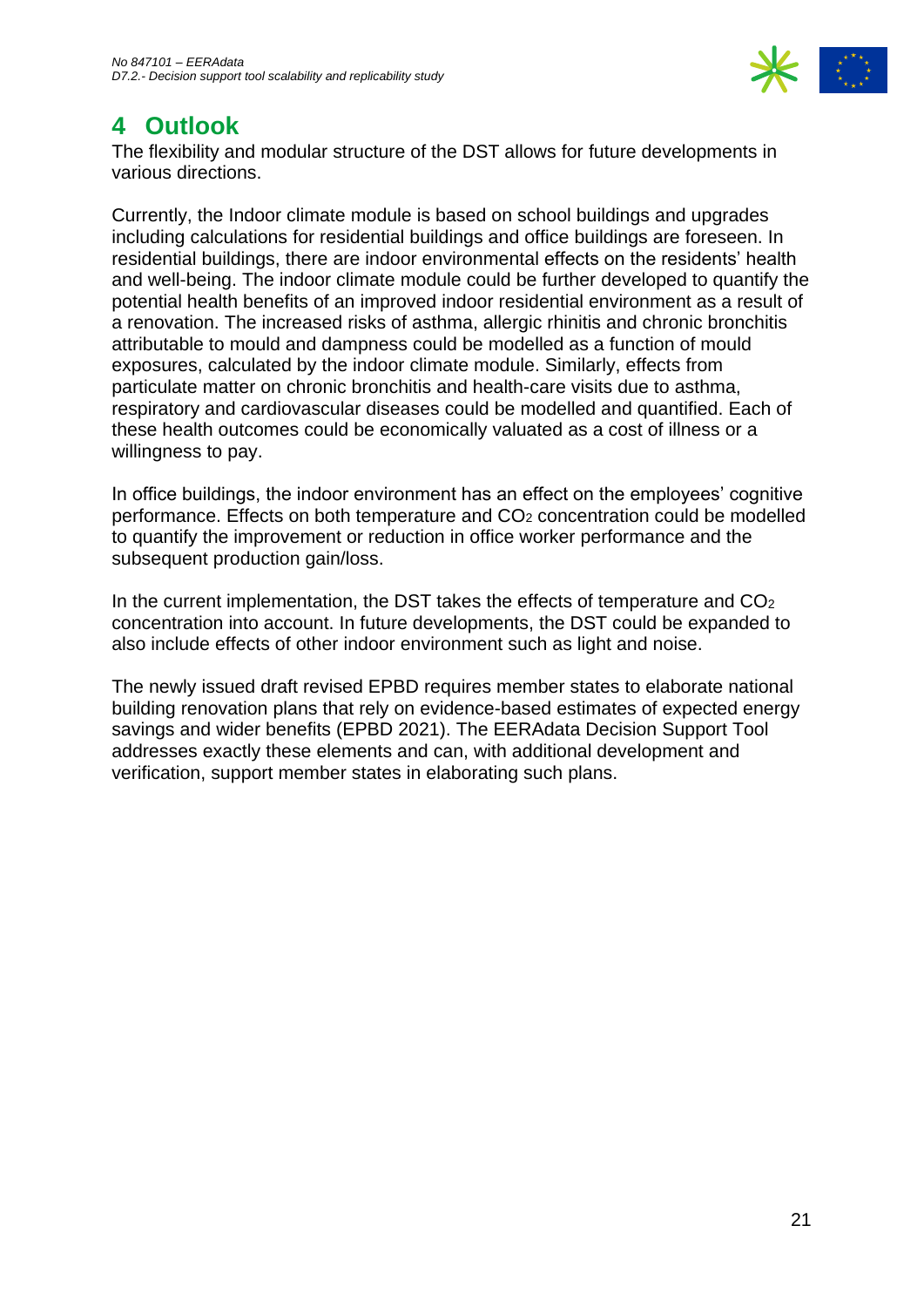

# <span id="page-21-0"></span>**5 Conclusion**

With a few exceptions, all modules in the DST are scalable across all large cities in the EU and across many countries in the world. The DST can provide insights into energy demand, LCA, indoor climate, socio economics and assessment of supply side in most building types. Currently, the DST can quantify financial non-energy benefits for improved indoor environments in schools. With a few extensions, the applied methodology can be used to evaluate the wider benefits of renovating officeand residential buildings.

The DST may help the EU member states to address the requirements in the newly issued draft revied EPBD to formulate national building renovation plans, based on expected energy savings and wider benefits.